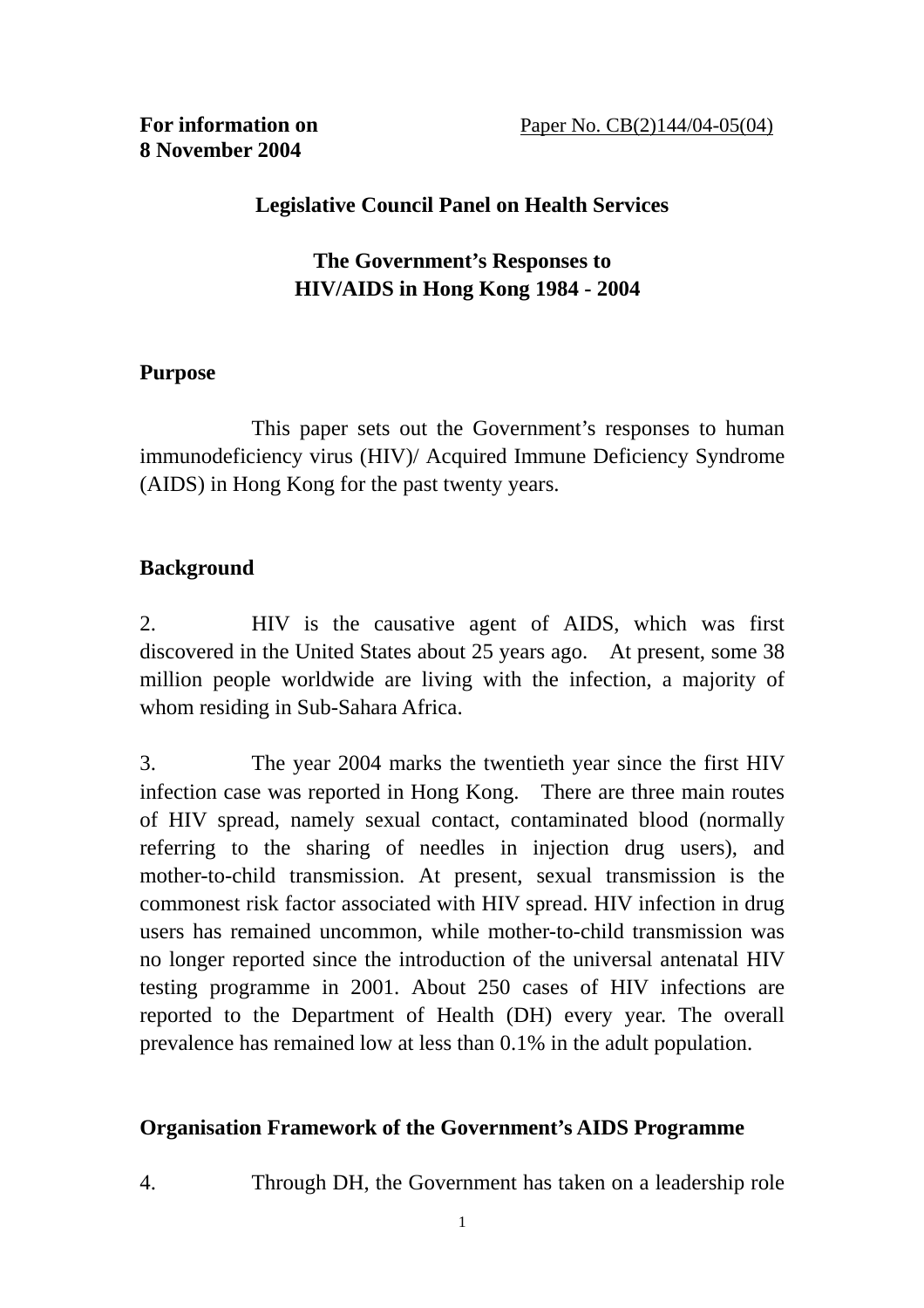by the systematic development of programmes on surveillance, prevention and control, treatment and care. The Advisory Council on AIDS (ACA) was formed in 1990. ACA has published its recommended strategies in 1994, 1998 and 2002 to guide the development of effective responses in the Government and the community. Science-based guidelines is formulated by The Scientific Committee on AIDS. The AIDS Trust Fund, which was established in 1993, serves as the major sponsor of community activities on HIV/AIDS.

#### **Strategies**

5. Over the years, the Government's response to HIV/AIDS has been characterised by:

- (a) the facilitation of community involvement;
- (b) pursuance of professionalism; and
- (c) the adoption of an integrated approach for HIV prevention, with the support of the Hospital Authority and other Government departments.

6. Regional and international collaboration is also essential. The interface between Hong Kong and the Mainland is an important aspect of the Government's responses to HIV/AIDS. In 1997, DH established the Red Ribbon Centre which now functions as an UNAIDS collaborating centre for technical support both in the regional and international levels.

## **Way Forward**

- 7. The Government is committed to:
	- (a) maintaining Hong Kong as a low prevalence area in spite of the continued dissemination of the virus in the neighbouring cities and countries;
	- (b) providing effective treatment to people living with HIV/AIDS, both as a clinical effort as well as public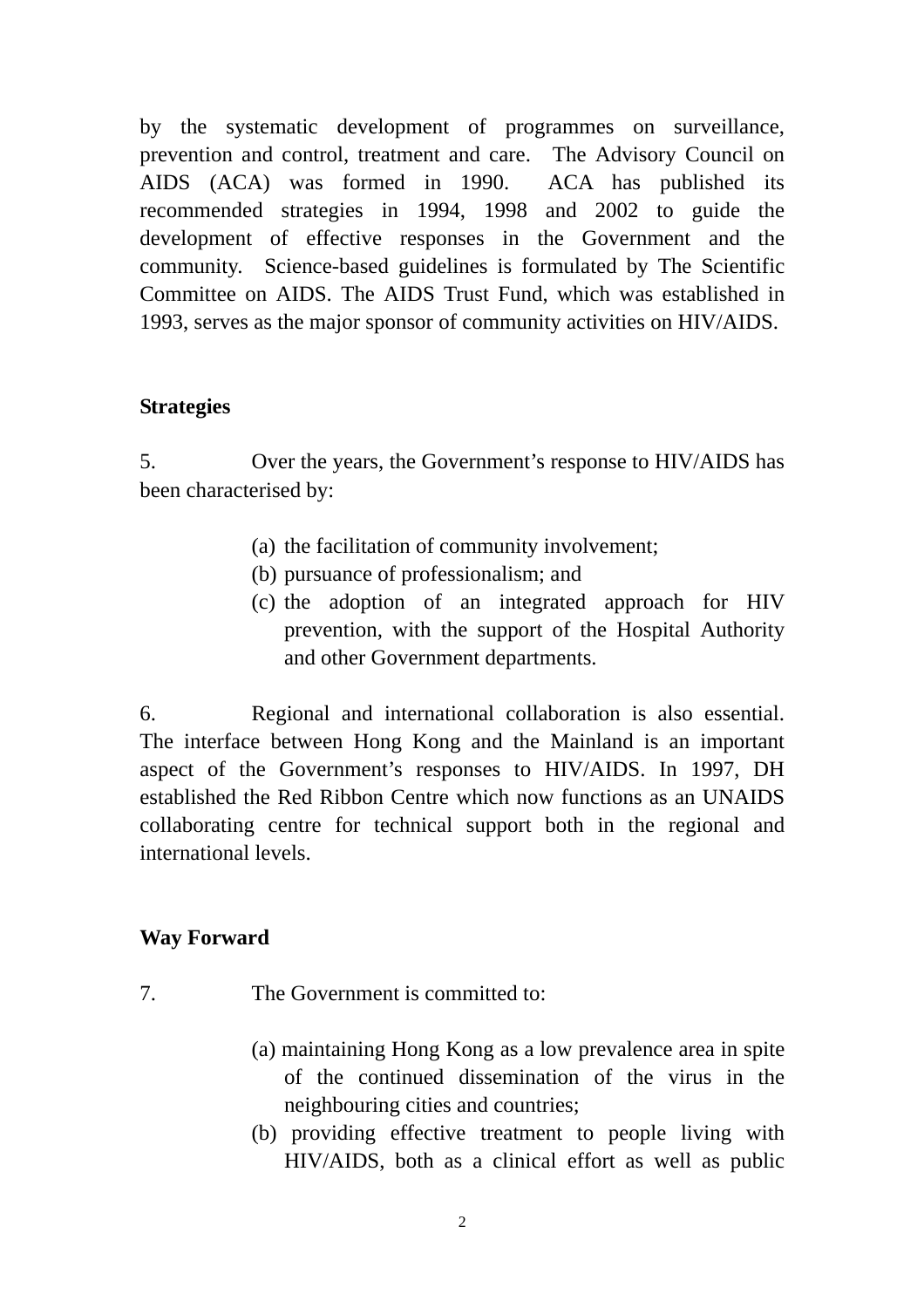health measure; and

(c) facilitating collaboration with stakeholders through effective networking and the building of capacity.

## **Advice Sought**

8. Members are invited to note the Government's responses to HIV/ AIDS in Hong Kong. A more detailed report is in the Annex.

Department of Health November 2004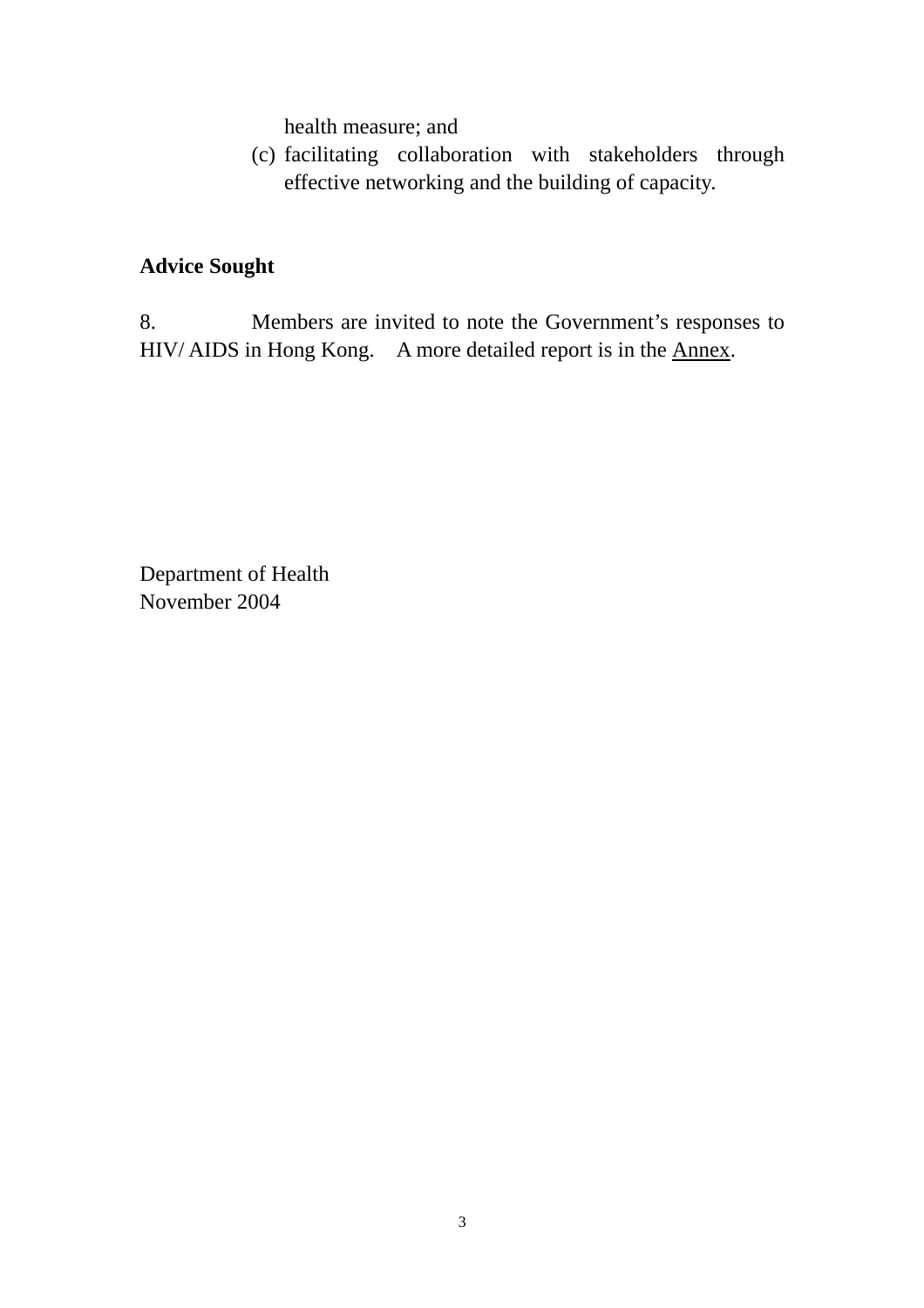#### **Annex**

## **The Government's Responses to HIV/AIDS in Hong Kong 1984 - 2004**

#### **EXECUTIVE SUMMARY**

0.1 2004 marks the twentieth year since the first case HIV (human immunodeficiency virus) infection was reported in Hong Kong. The overall prevalence has remained low at less than 0.1% in the adult population. Control in the early years had been made possible by safeguarding blood and blood products, and the provision of extensive STI (sexually transmitted infection) service and methadone maintenance for drug users. Today, sexual transmission is the commonest risk factor associated with HIV spread. HIV infection in drug users has remained uncommon, while mother-to-child transmission was no longer reported since the introduction of the universal antenatal HIV testing programme in 2001. (*Para 1 – 13*)

0.2 Through the Department of Health (DH), the Government has taken on a leadership role by the systematic development of programmes on surveillance, prevention and control, treatment and care, on the advice of the Government-appointed Advisory Council on AIDS (ACA). ACA has published its recommended strategies in 1994, 1998 and 2002 to guide the development of effective responses in the Government and the community. The formulation of science-based guidelines is a hallmark of the work of the Council, through its Scientific Committee on AIDS. AIDS Trust Fund, established in 1993, is the major sponsor of community activities on HIV/AIDS. (*Para 14 – 29*)

0.3 Over the years, the Government's response to HIV/AIDS has been characterised by (a) the facilitation of community involvement, (b) pursuance of professionalism, and (c) the adoption of an integrative approach to mainstream HIV prevention, with the support of the Hospital authority and other government services. *(Para 3 – 6, 35)* The interface between Hong Kong and the Mainland is, knowingly, an important aspect of the Government's responses to HIV/AIDS. In 1997, DH established the Red Ribbon Centre which now functions as an UNAIDS collaborating centre for technical support in the region, and also internationally. One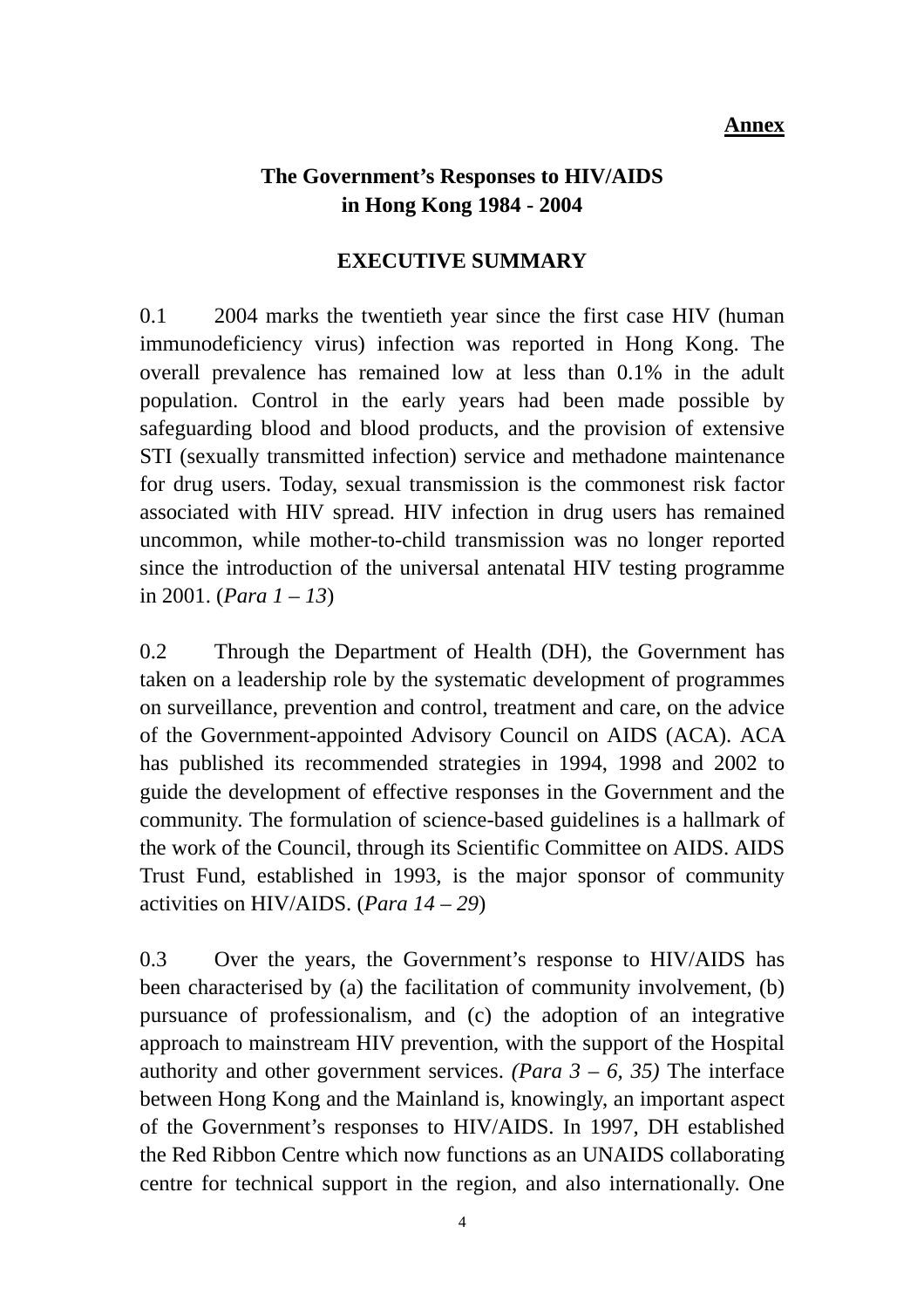major challenge for Hong Kong is to refine its international role through effective networking and the building of capacity. (*Para 30 – 34, 39*)

0.4 Locally, the challenges for the coming years are: (a) to maintain Hong Kong as a low prevalence area in spite of the continued dissemination of the virus in the neighbouring cities and countries; (b) provision of effective treatment to people living with HIV/AIDS, both as a clinical effort as well as public health measure. (*Para 36 – 38*)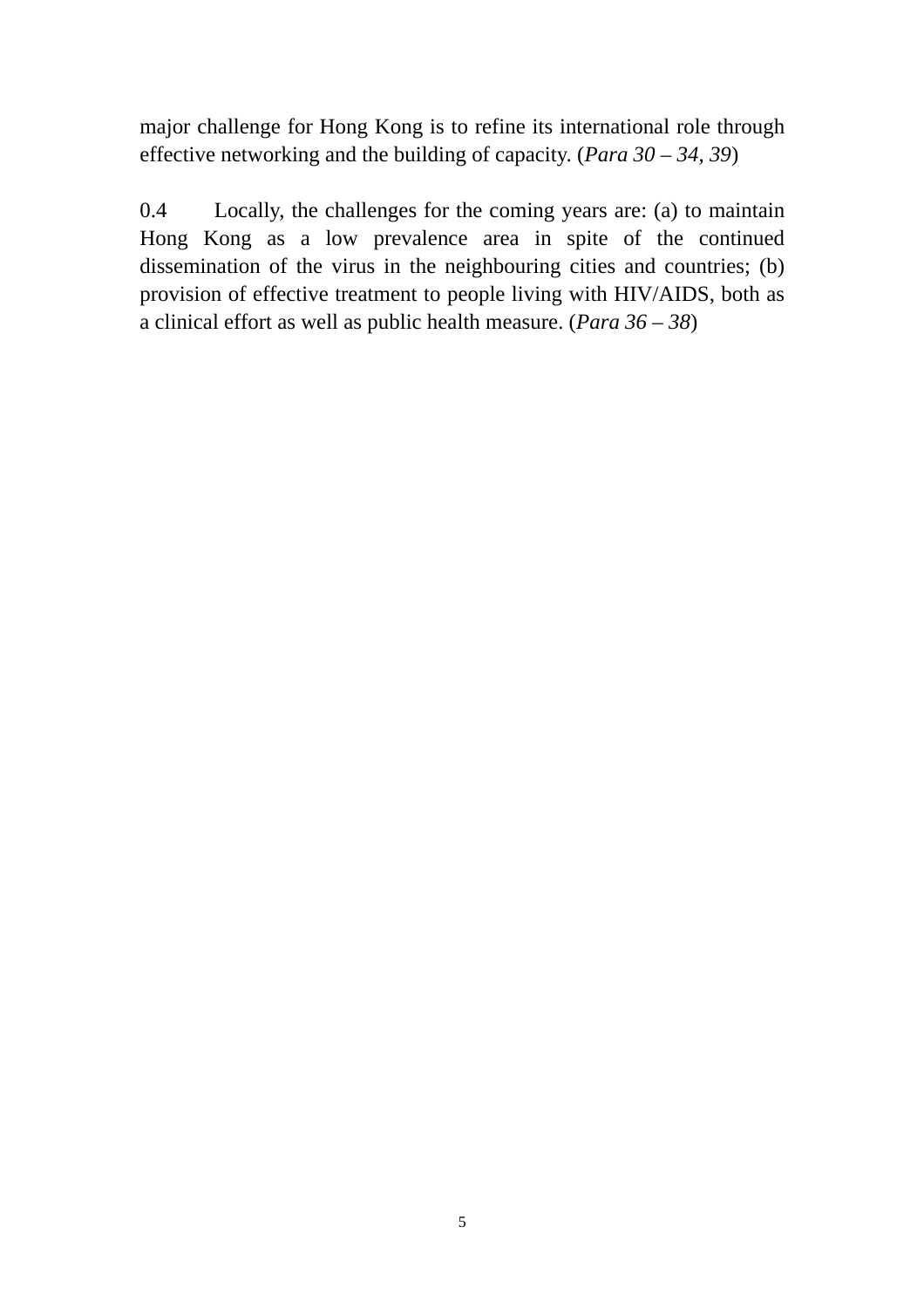#### **The Government's Responses to HIV/AIDS in Hong Kong 1984 - 2004**

## **Background**

1. HIV stands for human immunodeficiency virus, the causative agent of the Acquired Immune Deficiency Syndrome (AIDS), which was first discovered in the United States about 25 years ago. To date, some 38 million people worldwide are living with the infection, a majority of whom residing in Sub-Sahara Africa. Mainland China is home to about 1 million infections. There are three main routes of HIV spread: sexual contact, contaminated blood (normally referring to the sharing of needles in injection drug users), and mother-to-child transmission.

2. The year 2004 marks the twentieth year since HIV was first diagnosed in Hong Kong. As a health issue with complex societal impacts, HIV/AIDS has been a priority for the Government ever since. This report aims to review the responses of the Government in the past 20 years, centering on major milestones and the strategies that had been developed, and with a view of better preparing Hong Kong for the challenges ahead. This report shall be read in context of three important observations in the international arena: firstly, the infection has spread relentlessly especially through drug users in many parts of the world; secondly, the use of antiretroviral treatment has saved the lives of many people, but only in developed countries; thirdly, HIV/AIDS can be effectively controlled if there's concerted multi-sectoral involvement at government and community levels.

## **Organisational Framework of the Government's AIDS Programme**

3. Department of Health (DH, formerly M&HD or Medical and Health Department) has been taking on a leadership role in HIV/AIDS ever since the beginning of the epidemic. An Expert Working Group was formed by the M&HD in 1984, followed by the establishment of an AIDS Counselling Service in 1985 and a Special Medical Consultation Clinic in 1987, based at the Queen Elizabeth Hospital. In 1991, the AIDS programme was consolidated when DH set up the Special Preventive Programme (SPP) to step up efforts on HIV/AIDS.

4. SPP is now part of the Public Health Services Branch of the newly established Centre for Health Protection (CHP), discharging four sets of services on HIV/AIDS: (a) surveillance; (b) HIV prevention and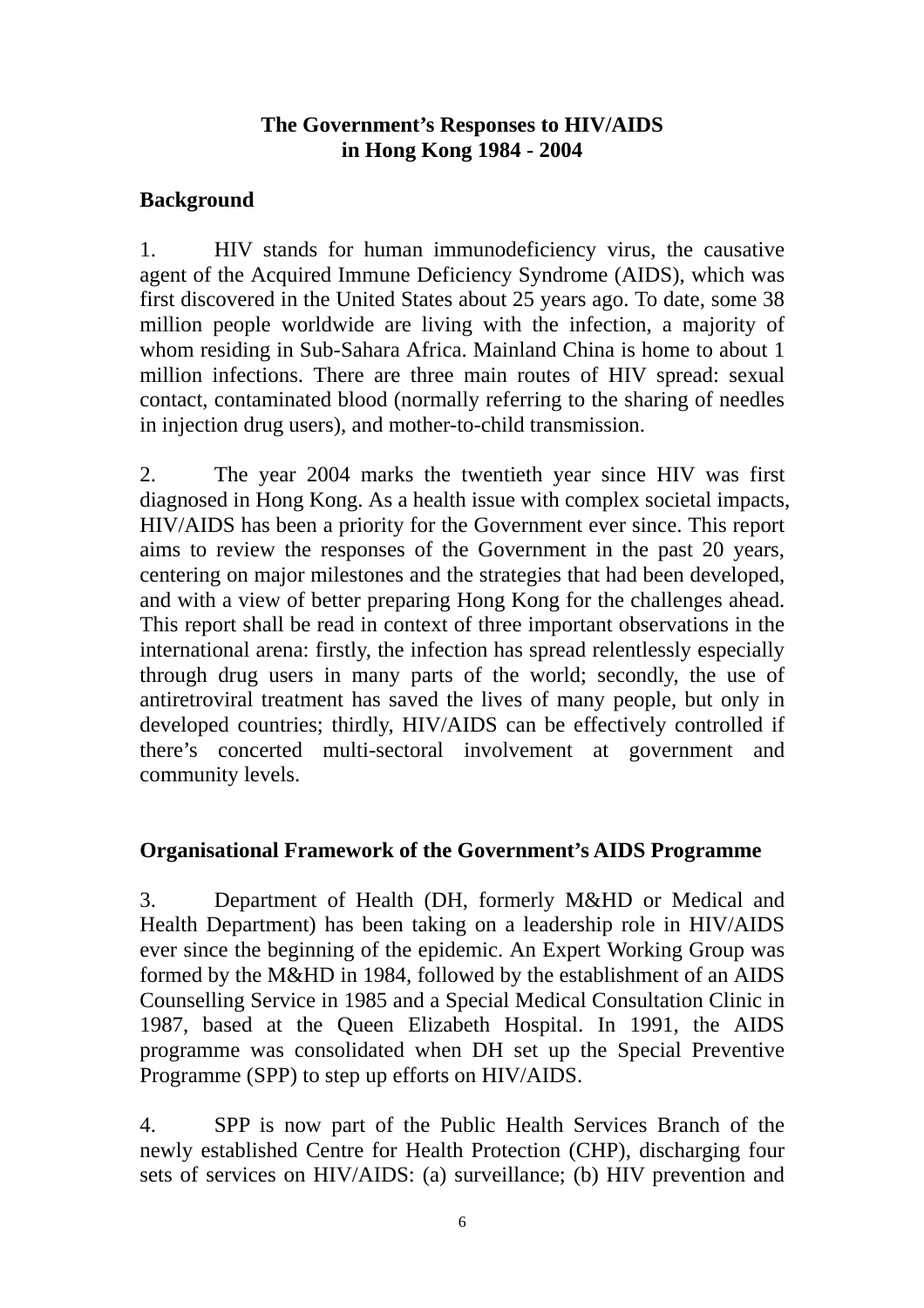health promotion, based at the Red Ribbon Centre which was officially opened in 1997; (c) clinical treatment, based at the Kowloon Bay Integrated Treatment Centre since 1999, which is affiliated with a hotline cum VCT (voluntary counselling and testing) service; and (d) secretariat to the Government appointed Hong Kong Advisory Council on AIDS. The latter was established in 1990. Information on the Government's AIDS programme can be accessed on SPP's Virtual AIDS Office www.aids.gov.hk

5. Under the CHP framework, SPP functions as a core team on HIV prevention and control. Its work on HIV/AIDS is supplemented and complemented by other Government initiatives, more notably:

- (a) Department of Health: (a) CHP Social Hygiene Service specialising in the prevention, treatment and control of sexually transmitted infections (STI); Methadone Clinics – specialising in the application of substitution treatment for achieving HIV prevention, using the harm reduction strategy; (c) Public Health Laboratory Service – providing laboratory support in the diagnosis, surveillance and clinical management of HIV/AIDS.
- (b)Hospital Authority Currently, HIV/AIDS patients may be admitted to any HA hospital if hospitalization is required. In-patient consultation may be made to the designated centres within HA for complicated cases. The majority of patients requiring in-patient are managed at Queen Elizabeth Hospital and to a lesser extent, Princess Margaret Hospital. Hospice service has been provided by Haven of Hope Hospital since 1996. HA has also developed various laboratory tests for diagnosis of opportunistic infections and monitoring of HIV disease progression. It has also played an active role in training of medical and nursing professionals in the management of patients with HIV/AIDS.
- (c) Other government services: (a) Information Services Department – partner in the launching of media campaigns on HIV/AIDS; (b) Social Welfare Department – Medical social workers (MSWs) are stationed in hospitals and clinics to provide timely psycho-social intervention to HIV/AIDS patients and their families. Under the funding of the Council for the AIDS Trust Fund, a total of \$920,000 was allocated to SWD since July 2003 to set up a three year "Support Fund for HIV/AIDS Patients and their Families" to provide immediate and temporary financial assistance for them. Training on issues concerning HIV/AIDS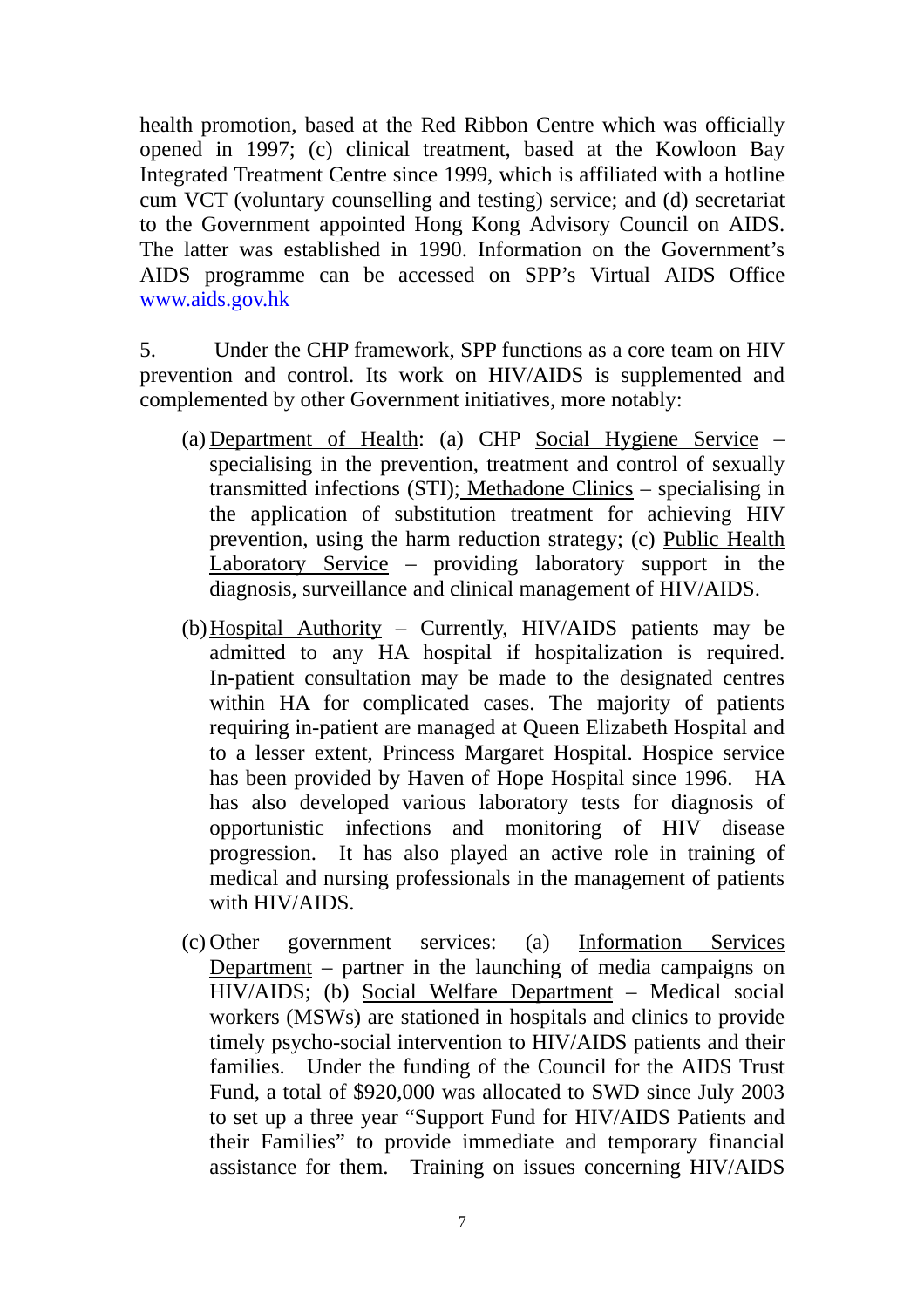are organized for social welfare personnel; (c) Education  $\&$ Manpower Bureau – information and guidance on HIV/AIDS for students and schools; (d) Correctional Services Department – information and guidance on HIV/AIDS for prisoners and staff.

6. AIDS Trust Fund (ATF), established in 1993, is the major sponsor of community-based HIV prevention and care services implemented by AIDS non-governmental organisations (NGOs) and other mainstream community based organisations. The secretariat of the Council for the AIDS Trust Fund is housed within DH since 2004.

## **HIV/AIDS Surveillance and Situation Overview**

7. There are four main sets of surveillance activities for monitoring the HIV/AIDS situation in the territory. Firstly, a voluntary reporting system has been in place that collects data from physicians and three laboratories providing confirmatory HIV tests. A quarterly report is released to the public. Secondly, seroprevalence studies are conducted on populations with (a) risk-taking behaviours, including STI (sexually transmitted infection) patients, drug users, and (b) those without additional risk, including blood donors and newborns. Tuberculosis patients and prisoners are also tested on a regular basis. Thirdly, behavioural data are collected from drug users and clients of AIDS Counselling Service for monitoring trends of risk factors for HIV transmission. Fourthly, statistics are collected from Social Hygiene Service to track the patterns of STI in the territory.

8. The epidemiology of HIV infection has changed in the last two decades. In the mid-eighties, a significant proportion of the reported infections were haemophiliacs. Overall, 64 haemophilia patients contracted HIV because of the use of contaminated blood products. Since then sexual transmission has accounted for almost all infections. The proportion of MSM (men having sex with men) had dropped from 60% before 1992 to 19% in 2000, in those who contracted HIV through sexual contact. Over the years, the main sources of referral of positive cases were: public hospitals and clinics (43.3%), Social Hygiene Clinics (15.5%), private sector (22.9%), and the DH AIDS services (13.3%)

9. Currently about 250 cases of HIV infections are reported to the DH every year (Appendix I). The overall prevalence in adult population has remained low at less than 0.1%. Of the sexually acquired infections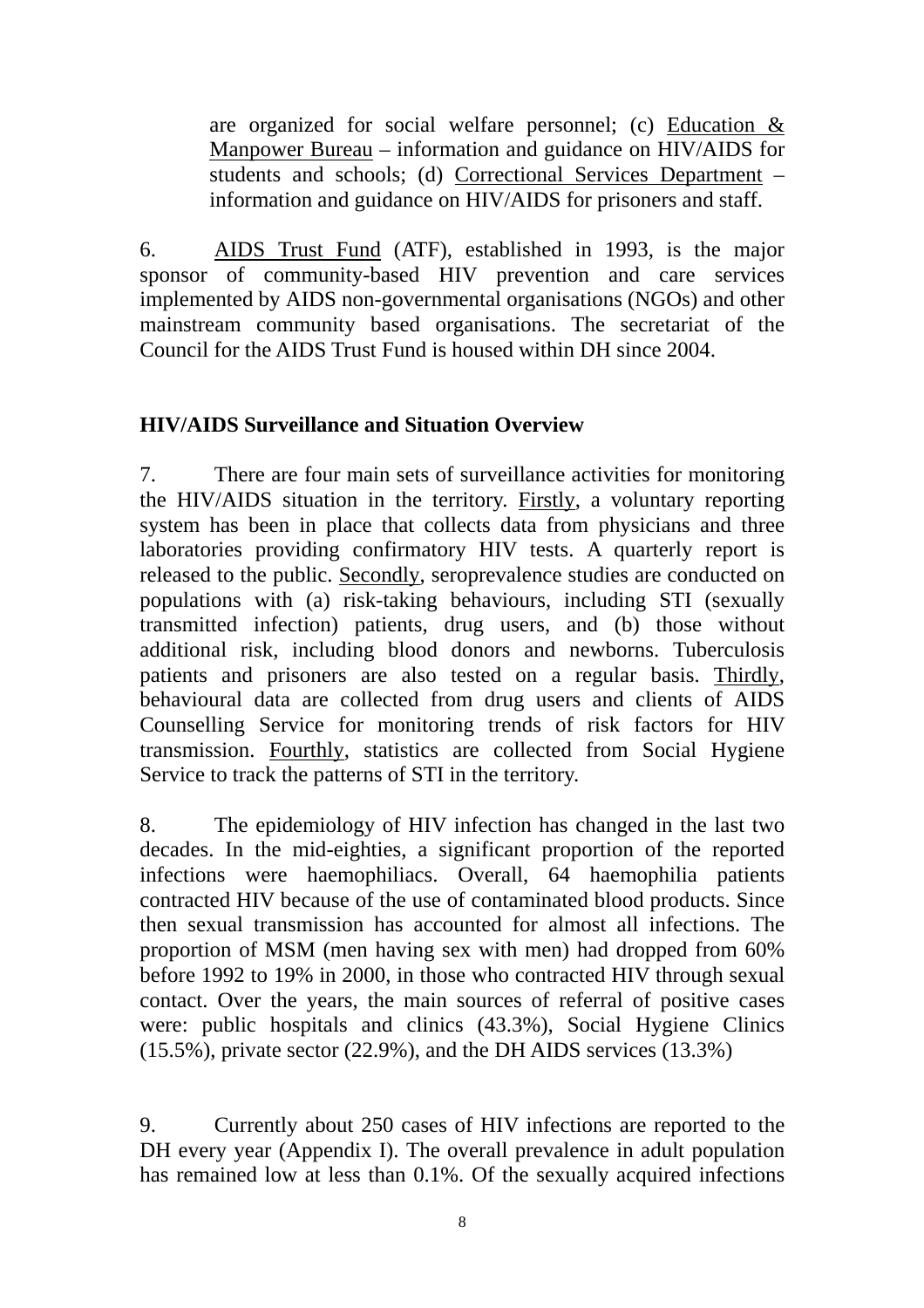reported in 2003, 71% were heterosexual. Infection in drug users has continued to be uncommon, accounting for 4.8% of the reported cases in 2003. As of the end of 2003, 15 children had been reported with mother-to-child infection, accounting for less than 1% of the cumulative total.

10. While the situation in Hong Kong has continued to be described as "low level epidemic" by international standards, there are causes for concerns. The high HIV rate in drug users in neighbouring cities poses a constant threat. In the Pearl River Delta Region, the average prevalence in drug users is 5%. Locally the number of HIV positive drug users has in fact risen from no more than 3 per year before 1998, to ten and above since 2002. On the other hand, the number of young persons with the infection, though small, has continued to be reported.

## **Priorities in HIV Prevention and Control**

11. When the HIV virus first hit Hong Kong, the mainstay of prevention rested with safeguarding blood and blood product supply. With the Government's support, the Hong Kong Red Cross Blood Transfusion Service (HKRCBTS) has since 1984 commenced screening and deferring donors at potential risk of HIV infection. The effectiveness of this procedure was enhanced by various subsequent education and publicity programme. In addition, since 1985 every unit of donated blood has to be tested negative for HIV antibody before issued for clinical transfusion. In the same year heat-treated safer blood products was used to replace conventional preparations to prevent HIV transmission in haemophilia patients. In the following two decades, DH continued to work closely with HKRCBTS and the Advisory Council on AIDS in support of initiatives for further enhancing blood safety. In 2002, routine nucleic acid testing (NAT) for HIV RNA was implemented for donated blood, thus strengthening the level of safety in accordance with international standard.

12. The targeting of risk-taking communities was another strategy taken on by DH since the beginning of the epidemic. HIV screening has been offered to STI patients of Social Hygiene Clinics since 1985. About 50,000 samples were tested per year in the last four years. Risk reduction counselling, STI treatment and condom distribution were provided, and referrals were made for patients diagnosed with HIV. The methadone clinics, likewise, have provided an effective contact point for drug users at risk of infections. Unlinked anonymous screening of methadone clinic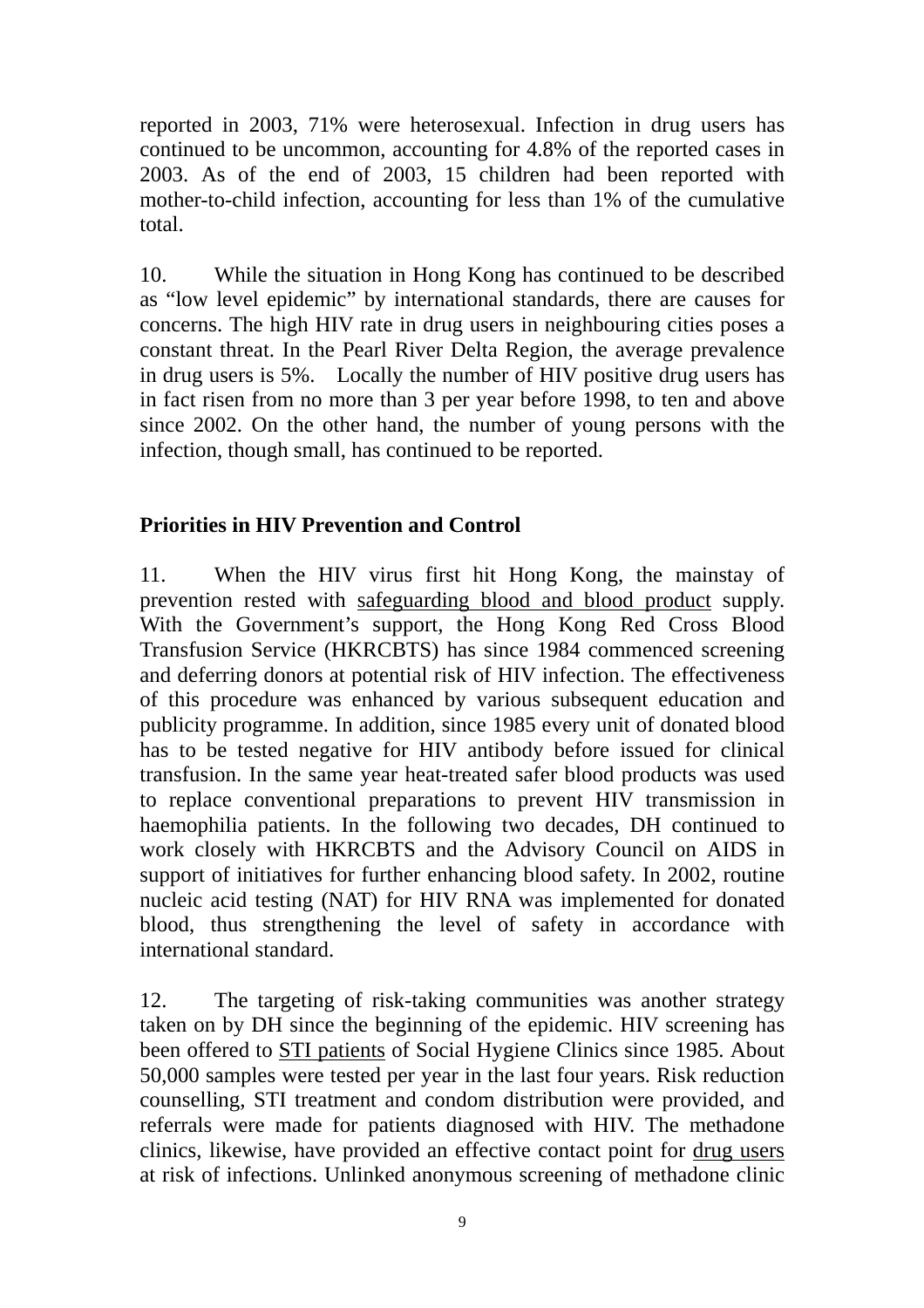patients was conducted in yearly cycles as from 1990. Condom promotion, information on HIV/AIDS were introduced in the ensuing years. An outreach project was set up in 2000 in collaboration with the Society for the Aid and Rehabilitation of Drug Abusers (SARDA) to counsel active drug users on the street. In 2003, 13 volunteers joined the project, making over 8,000 contacts altogether. In January 2004, a new programme was rolled out to all methadone clinic patients, aiming to provide HIV test to each person on a yearly basis. The move would allow early diagnosis to be made, and effective intervention to be introduced for preventing HIV spread in the drug-taking communities.

13. The prevention of mother-to-child transmission is another effective strategy that has been advocated internationally. The provision of treatment to a pregnant mother before and during delivery, and to the baby after birth was one significant advancement in HIV prevention, if the mother's HIV status is known in the first place. In Hong Kong, universal antenatal HIV testing was introduced in September 2001. In 2003, 36366 mothers in the public service were tested, six of which were positive. Since the implementation of the programme, no new cases of mother-to-child infection has been reported.

#### **The Community Dimension**

14. Public awareness and community involvement are two important aspects of the work of the Government in HIV/AIDS prevention in a health promotion context. With the support of the Information Services Department, media campaigns are regularly launched highlighting themes on HIV/AIDS. Announcements in the Public Interest (APIs) are particularly powerful to bring home the messages of HIV prevention and the promotion of acceptance of people living with HIV/AIDS. Between 1987 and 2003, a total of 33 APIs have been screened (Appendix II). On the other hand, DH has launched education programmes for the different communities and/or settings from time to time, including workplace projects, campaigns at district levels, displays on public transport, activities for schools and youths, projects for travellers and women. These have been introduced in collaboration with other government departments. World AIDS Day is commemorated every December 1.

15. Safer sex is an important theme of HIV prevention. The promotion of condom use has always been an integral part of DH's HIV prevention activities. Condoms are distributed to clients of DH's AIDS Counselling Clinic, STI patients at Social Hygiene Clinics, drug users at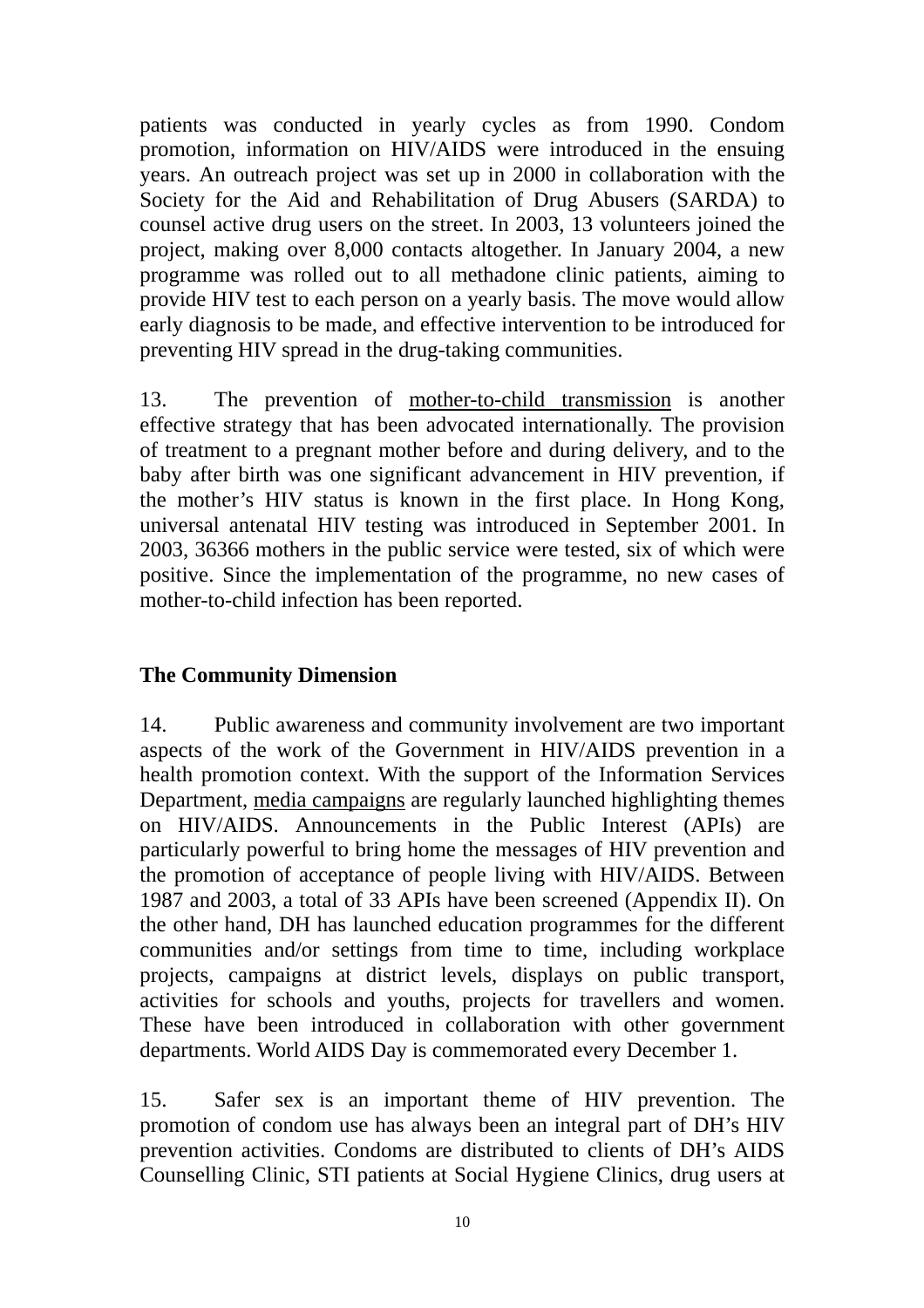methadone clinics, and through the network of NGOs working on HIV/AIDS. About 800,000 condoms per year were distributed by DH for safer sex promotion in 2002 and 2003.

16. To strengthen the development of public education activities, DH opened an AIDS resource centre, the Red Ribbon Centre in 1997, with the mission "to facilitate and enhance and community's response to HIV/AIDS". A management advisory committee, chaired by Rev Chu Yiu-ming provides leadership for the development of its programmes. Currently the Centre publishes 9 periodicals per year, and manages four websites on HIV/AIDS: Virtual AIDS Office www.aids.gov.hk, Interactive AIDS site www.27802211.com, harm reduction site www.harmreduction-hk.com, and sex education on line www.sexedonline.tv, the last one in conjunction with Radio Television Hong Kong (RTHK). From 2003, Red Ribbon Centre has become an UNAIDS Collaborating Centre for Technical Support.

17. NGOs are partners of the Government in HIV prevention and care. The AIDS Prevention and Care Committee of the Advisory Council on AIDS has been playing a coordinating role for the Government and NGOs specialising in HIV work. With the effort of the Coalition of AIDS Service Organisation, a community planning process was piloted in 2000 for prioritising programmes for HIV prevention and care. The report has become a useful reference for people working on HIV/AIDS.

18. In term of financial support, AIDS Trust Fund is a major sponsor of community activities on HIV/AIDS in Hong Kong. Since its establishment in 1993, the Fund has approved \$237 million for 545 projects (updated May 2004).

## **Diagnosis, Treatment and Care of HIV/AIDS**

19. Voluntary counselling and testing (VCT) offers the very first step to support people living with HIV/AIDS. DH operates an AIDS Hotline in conjunction with the AIDS Counselling Service, providing information, assisting individual risk assessment and offering free HIV test to those in need. The Hotline obtained ISO accreditation in 2001. Each month, about 3,000 to 5,000 callers use the hotline to access information, 20% of which received further counselling, and about 100 were tested (Appendix III). Free HIV testing is also provided to patients of Social Hygiene Service. The Public Health Laboratory Service provides laboratory support to all government testing programmes, and services of two AIDS NGOs –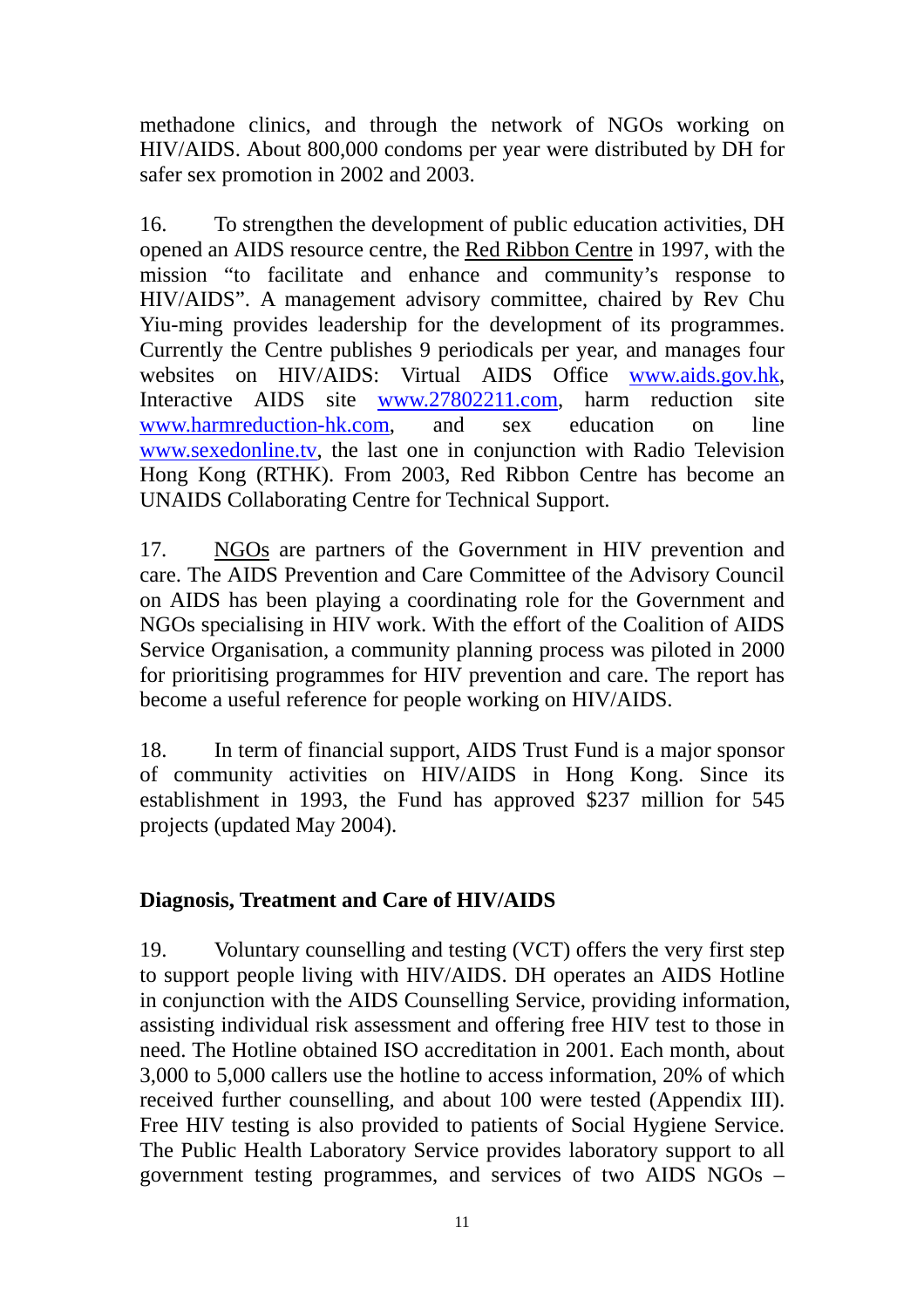AIDS Foundation and AIDS Concern (Appendix IV).

20. Highly active antiretroviral therapy (HAART), or cocktail treatment, is now the gold standard for treating HIV patients with clinical indication for the therapy. In Hong Kong, HAART has become generally available in the public service since 1997, through two specialist clinical services – the Integrated Treatment Centre of the DH and Special Medical Service of Queen Elizabeth Hospital, HA. The active caseload at the two clinics as of June 2004 has exceeded 1 200 (750 at DH, 490 at HA). About 60% to 80% of the patients are currently on HAART. HAART forms part of a comprehensive system of care including also clinical monitoring, prevention/treatment of complications, counselling and medical social service support. From a public health perspective, the provision of clinical care to HIV patients also contributes to the overall control of the epidemic. HIV clinical services provide a window of opportunity to focus prevention on those living with the infection, highlighting the principle of prevention and care continuum. Biologically, there is an advantage of suppressing the level of virus in a patient on HAART. Counselling on secondary prevention of HIV transmission is also reinforced at the designated clinics. Thus the clinical services serve dual purpose of effective clinical care and public health control.

21. Delivery of treatment to HIV patients carries positive public health consequences. Through the specialist clinics, Department of Health provides risk reduction intervention, partner counselling and referral to reduce the potential of HIV spread from people known with the infection. Treatment adherence programme has been set up to minimise the chance of the development of drug resistance. Haemophilia with HIV infection is a group demanding special attention in light of the double tragedy caused to them in the beginning of the epidemic. In 1993, the Government offered ex-gratia payment to patients infected with HIV (or their significant others) through blood or blood products prior to 1985.

## **Promoting Acceptance of People living with HIV/AIDS**

22. Many people at risk of HIV infection belong to vulnerable, and often marginalised communities, including drug users, commercial sex workers and MSM. Stigma and discrimination are the obstacles in the implementation of effective public health programme. In 1990, homosexuality was decriminalised, removing one such obstacle. Media campaigns have since been launched to dispel misconception about AIDS (1991) and to appeal to the public to accept people living with HIV/AIDS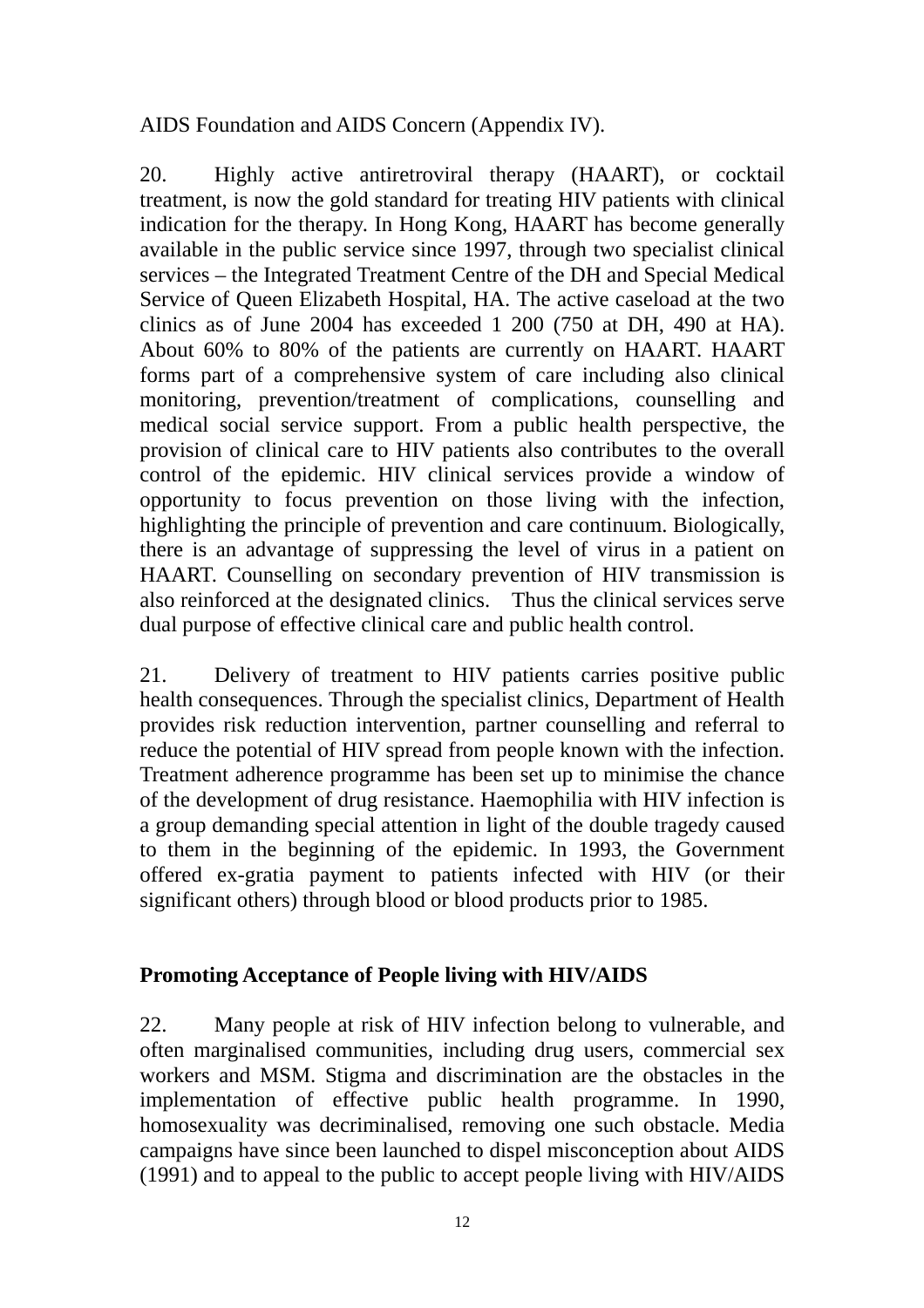(1995, 1996, 2002).

23. Before any anti-discrimination law came into being, public education was the only tool for promoting acceptance of marginalised communities. In 1994, DH and Lions Clubs International jointly introduced the Community Charter on AIDS. As the biggest employer in the territory, the Government is one of the founder signatories to the Charter to demonstrate the Government's commitment anti-discrimination against HIV infected individuals. The Disability Discrimination Ordinance, enacted in 1995, provides for the protection of HIV patients against discrimination. The Equal Opportunities Commission (EOC) established in 1996 was instrumental in the development of guidance to prevent discriminatory practices and to investigate complaints. The objection of residents in Kowloon Bay to the establishment of an HIV treatment service was one example of how disruptive discrimination can be in the society. Discriminatory incidents took place over an extended period of 6 years, even after the centre was set up in 1999. The efforts of the EOC and community leaders have finally resolved the crisis.

24. In 1999, the Advisory Council on AIDS set up a new Committee on Promoting Acceptance of People living with HIV/AIDS. The Committee has become a useful forum to deliberate on issues relating to discrimination, explore the needs of people living with the infection, and develop recommendations to promote acceptance. Living with HIV was and still is a stigma. In the last two decades only two persons have openly acknowledged their HIV status – Dentist Mike Sinclair in 1992, and JJ in 1995, the latter assisting the Government in the production of an API. Both had since died. On the other hand, some HIV/AIDS patients have joined self-help groups or served as member of subcommittees of the Advisory Council on AIDS or AIDS-related NGOs to provide input on their service needs. At the same time, a number of patients have assisted in media interviews or school talks to promote public awareness.

#### **Strategy Development and the Roles of the Advisory Council on AIDS**

25. The Advisory Council on AIDS (ACA) is a non-statutory body appointed by the Government to advise on policies relating to all aspects of HIV prevention, care and control. The Council was established in 1990, the secretariat support of which is provided by the DH. Since 1996, ACA has been chaired by community leaders on three-year terms, with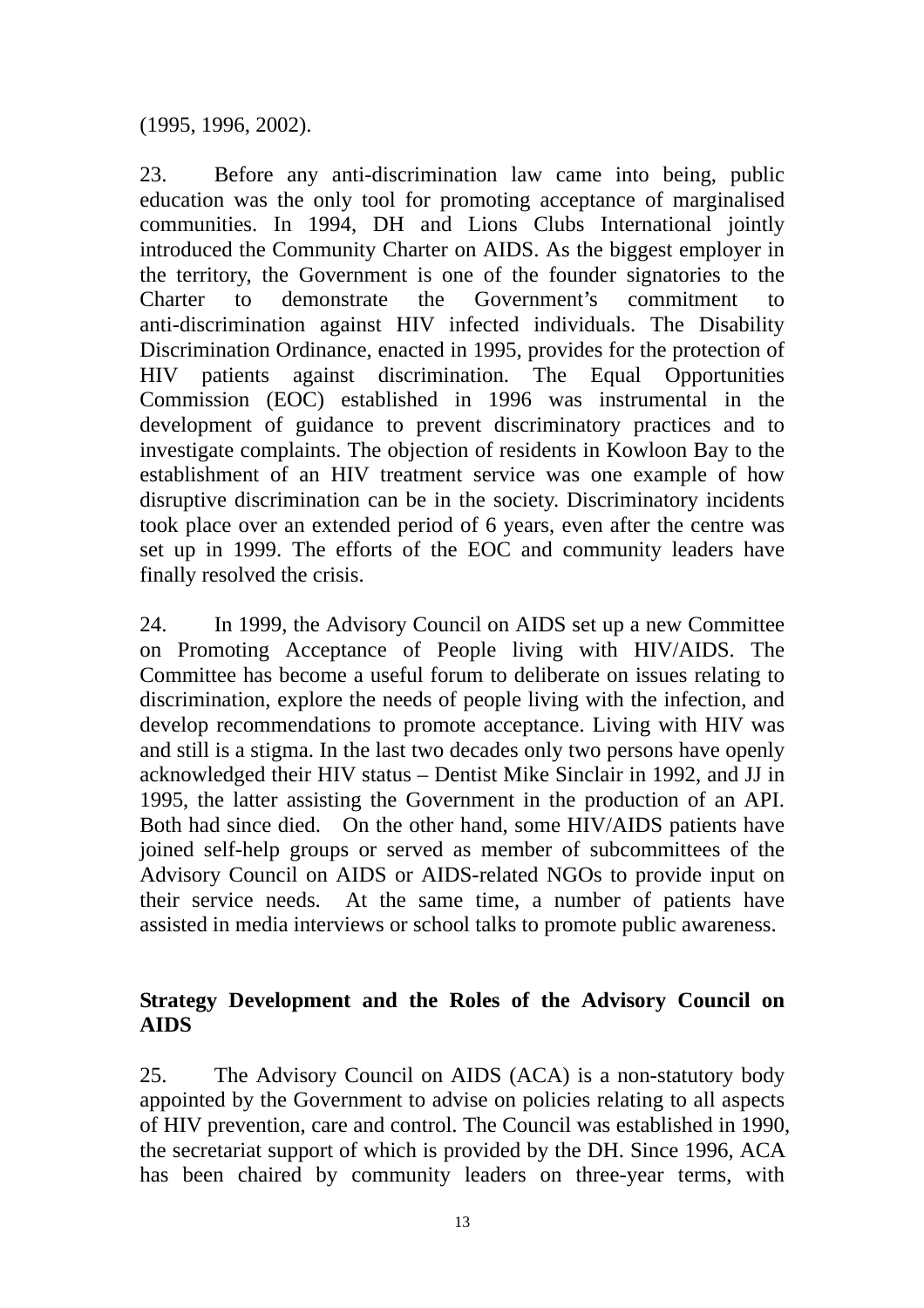membership drawn from professionals, academia and the community. Council meetings were held on a quarterly basis; a total of 48 meetings have been held as of the end of 2004. The current term of office would expire in July 2005.

26. One important role of ACA is the recommendation of strategies on HIV/AIDS. The Council's first strategy report was published in 1994. In 1998, a comprehensive review on the HIV situation and programmes was conducted, leading to the production of a new strategy document for 1999 to 2001. The latest strategies were released in 2002 (Recommended HIV/AIDS Strategies for Hong Kong 2002 to 2006), the goal of which is to maintain Hong Kong as a low HIV prevalence area (Appendix V).

27. ACA is underpinned by three committees – Scientific Committee on AIDS (SCA), AIDS Prevention and Care Committee (APCC) and the Committee on promoting Acceptance of People living with HIV/AIDS (CPA). In the past fifteen years, the Council and its SCA have taken on a leadership role in the development of technical guidelines on HIV prevention, treatment, diagnosis, and infection control practices, for the reference of the Government and the community (Appendix VI). The key documents can be accessed through the Virtual AIDS Office www.aids.gov.hk.

28. The Council is the forum for the deliberation of issues, using an evidence-based approach and with the participation of the community. Issues that have been discussed ranged from epidemiology, service development, public health interventions, incidents of discrimination, and the needs of special groups like the haemophilia patients.

29. ACA also plays a coordinating role through the work of its AIDS Prevention and Care Committee, a forum that brings in workers in the governmental and NGOs on HIV prevention and care. The Committee focuses on the review of the HIV situation in different settings or community, sharing of information and experiences.

## **Regional and International Interfaces**

30. Regional and international collaboration is an integral part of Hong Kong's response to HIV/AIDS. United Nations (UN), through the Joint United Nations Programme on HIV/AIDS (UNAIDS), provides leadership in the coordination of international efforts to AIDS. Hong Kong Red Ribbon Centre became a UNAIDS Collaborating Centre for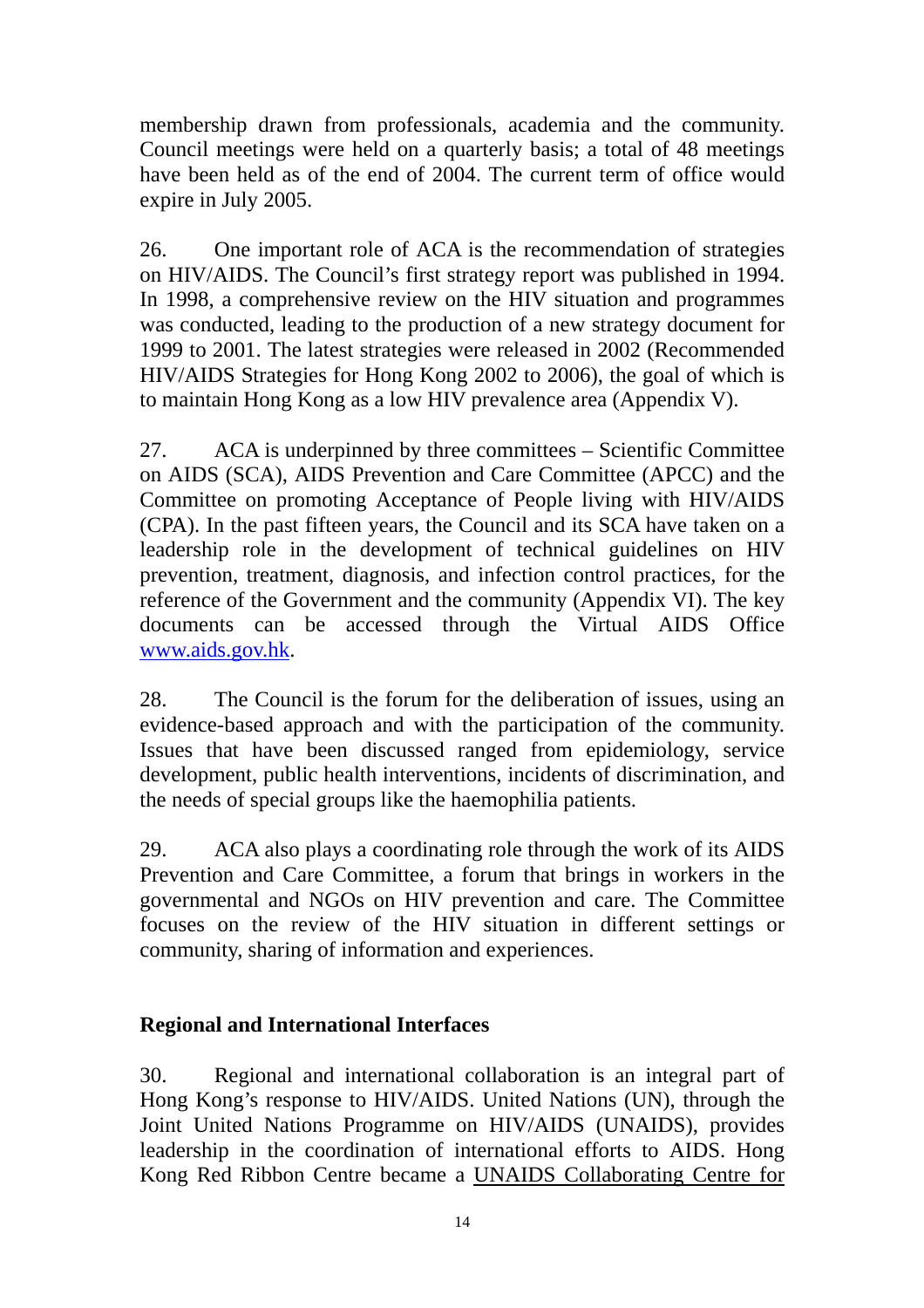Technical Support in 1998. The Red Ribbon Centre, through the guidance of the RRC Management Advisory Committee, has considered *capacity building* as the most appropriate framework for networking neighbouring cities effectively. The main formats of these activities are: fellowship programmes, consultancies, development of structured training, and technical forums.

31. Fellowship is an individual-level attachment programme. The Lions-Red Ribbon Fellowship is a professional attachment programme introduced in conjunction with *Lions Clubs International District 303 Hong Kong and Macau*. Since 1999, applications were received from technical persons from Mainland China to undertake attachments lasting for a period of two to four weeks in Hong Kong. As of the end of 2003, a total of 30 fellows have joined the programme. A composite report ("Lions Red Ribbon Fellowship Scheme" Fellows' reports 1999-2002) was published to describe the work of fellows of 1999 to 2002.

32. Over the years, professionals from DH have joined as consultants or advisers to missions of the UN or other technical forums. Between 1999 and 2003, over 30 such occasions have involved the participation of Hong Kong experts. During the same period, 12 workshops were organised for visiting professionals from Mainland and South East Asia to take reference from Hong Kong's experiences. The number of visitors to Red Ribbon Centre has continued to rise in the recent years. In the first nine months of 2003, the Centre received 22 visits involving over 200 technical persons from Mainland China and South East Asian countries. Professionals from the HA have regularly participated in international conferences to keep abreast of the latest advances in HIV management. The experts from HA have also been active members of a number of regional collaborative network. Close links with AIDS healthcare professionals in other places had been maintained through periodic academic meetings and conferences.

33. Since the mid-nineties, Hong Kong has been networking public health professionals of 11 cities in the Pearl River Delta Region to share information on HIV surveillance and epidemiology. A Workshop on HIV Surveillance and Epidemiology was held in 1998, 2000 and 2002 in Macau, Hong Kong and Shenzhen respectively. An Electronic Platform is being piloted to consolidate the efforts. On the other hand, the launching of a media campaign "Love under the Sun" in December 2003 was the first step in the development of formal collaboration with our Mainland counterparts.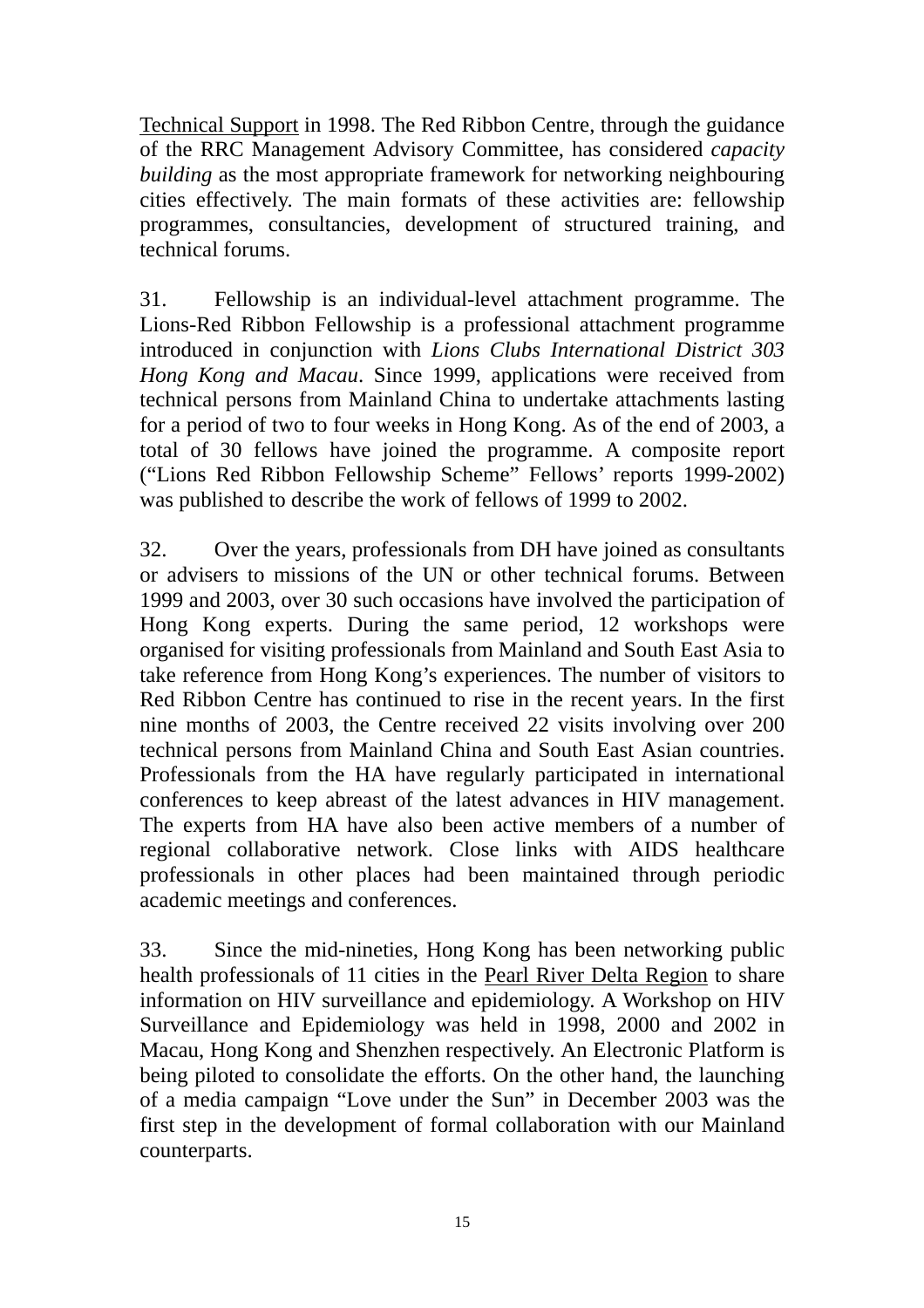34. Capacity building is fast becoming a priority area in HIV/AIDS, both in the region and internationally. Training activities in the following three subject areas are prioritized by the Department of Health to assist partners in the region: (a) Voluntary counseling and testing (VCT); (b) substitution treatment for HIV prevention, and (c) clinical HIV/AIDS management. In 2003, for example, Red Ribbon Centre hosted, in collaboration with UN partners, a Training Working on Methadone Treatment for HIV Prevention. It was attended by 100 participants in the region.

## **Future Challenges**

35. There are three main characteristics in evaluating Hong Kong's responses to HIV/AIDS. Firstly, the community is encouraged and facilitated to supplement and complement the work of the Government. In particular, the community is actively involved in strategy development, thus enabling all stakeholders to take ownership of an effective response to HIV/AIDS. Secondly, professionalism is a hallmark in programme development, as evidenced by science-based decision making by the Scientific Committee on AIDS, the building of capacity of health professionals, and the systematic approach in setting up programmes on HIV prevention, care and control. Thirdly, an integrative approach is adopted, aiming to mainstream HIV prevention for ensuring an effective response.

36. HIV/AIDS, as a chronic infection, would continue to be with us in the years to come. The challenges for Hong Kong are threefolds: (a) the changing epidemiology; (b) rising number of people living with HIV/AIDS, (c) the role in the Pearl River Delta Region, Mainland China and internationally. The common theme of these challenges is the need to expand Hong Kong's responses to HIV/AIDS effectively.

37. HIV epidemiology has continued to evolve. In 2002 and 2003, about 7% (25/365) of all sexually acquired cases reported to the DH were aged 25 or below. Of these two-fifths (10/25) were MSM. HIV in young people is accounting for a small though significant proportion of all reported cases. The generally low HIV rate could blunt the community's awareness and alertness, exposing one's vulnerability to infection. On the other hand with the escalating number of HIV infected drug users in the neighbouring cities, spread in Hong Kong can be imminent. The potential for an explosive spread in drug users cannot be under estimated.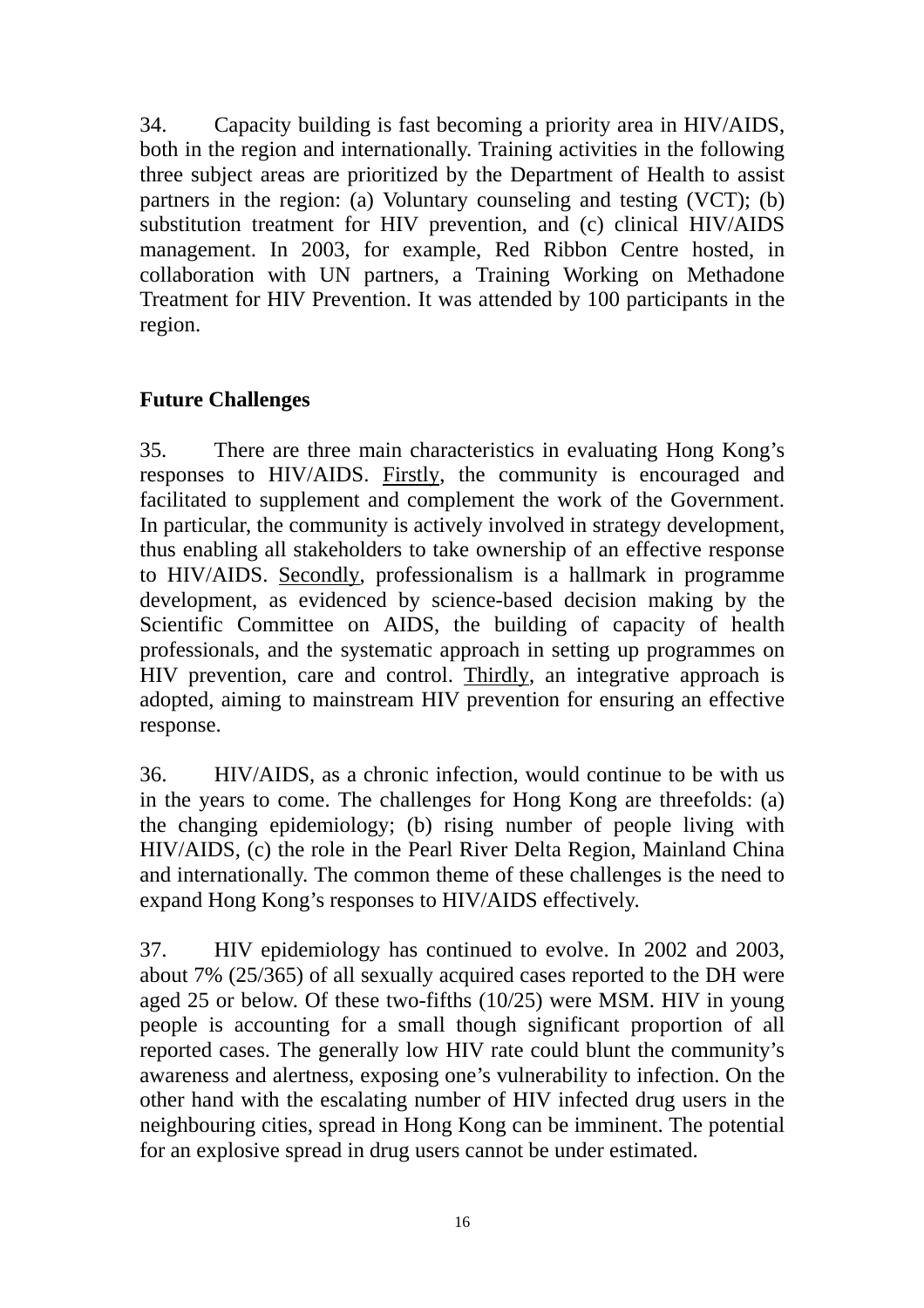38. The provision of specialist HIV care with HAART is both a clinical and public health intervention. In low prevalence populations, preventive effort targeting people living with HIV/AIDS is one effective strategy for minimising the spread of the epidemic. Hong Kong Government is therefore committed to continuously encouraging HIV testing and offering care to people living with the infection. The number of new infections and survivors of previously acquired infections would inevitably grow, and with it, a parallel increase in the treatment budget.

39. Beyond Hong Kong, Pearl River Delta Region is home to a huge population of Southern Chinese sharing similar cultural, social and economic background. Epidemiologic surveillance in Hong Kong is incomplete without taking into consideration the regional perspective. There is the need to further step up collaboration with neighbouring cities in the region, and with Mainland China in general. Internationally, HIV/AIDS is a public health emergency. WHO is calling on all countries to echo its "3 by 5" initiative – to provide HAART to 3 million people by 2005. With the small critical mass of expertise, Hong Kong would need to refine its role in the international efforts against AIDS.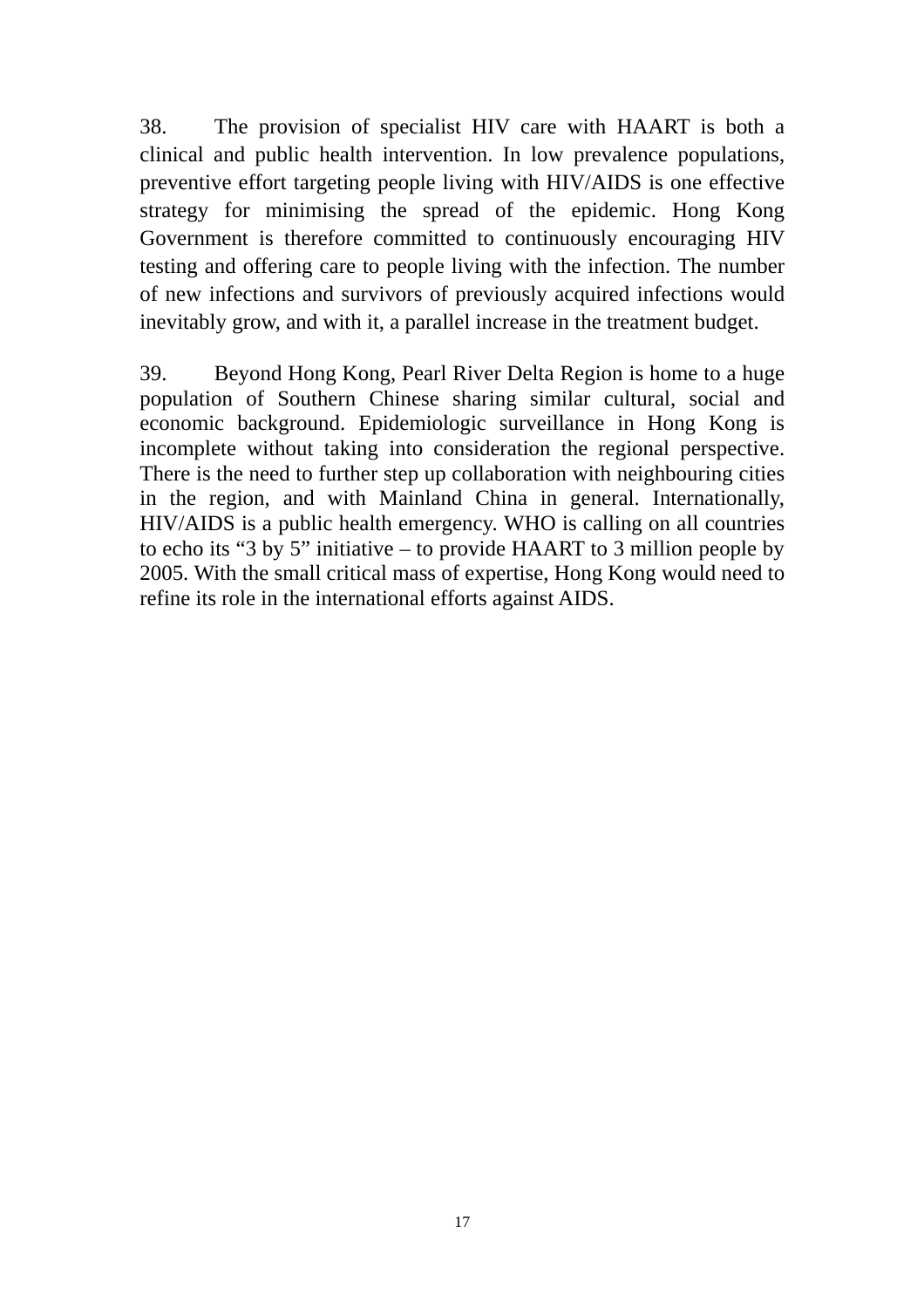|                                   | 1984           | 1985           | 1986           | 1987           | 1988           | 1989             | 1990             | 1991           | 1992           | 1993           | 1994           | 1995           | 1996           | 1997           | 1998           | 1999           | 2000           | 2001           | 2002     | 2003           |
|-----------------------------------|----------------|----------------|----------------|----------------|----------------|------------------|------------------|----------------|----------------|----------------|----------------|----------------|----------------|----------------|----------------|----------------|----------------|----------------|----------|----------------|
| <b>HIV</b>                        | $\tau$         | 46             | 20             | 33             | 28             | 38               | 34               | 60             | 71             | 79             | 104            | 122            | 134            | 181            | 189            | 213            | 183            | 213            | 260      | 229            |
| <b>AIDS</b>                       | $\overline{0}$ | 3              | $\overline{0}$ | 6              | $\tau$         | 17               | 13               | 14             | 14             | 19             | 37             | 45             | 70             | 64             | 63             | 61             | 67             | 60             | 53       | 56             |
| <b>GENDER</b>                     |                |                |                |                |                |                  |                  |                |                |                |                |                |                |                |                |                |                |                |          |                |
| Male                              | $\tau$         | 46             | 18             | 32             | 27             | 36               | 33               | 57             | 63             | 69             | 90             | 97             | 108            | 146            | 142            | 168            | 139            | 158            | 201      | 175            |
| Female                            | $\Omega$       | $\overline{0}$ | $\overline{2}$ |                |                | $\overline{2}$   |                  | 3              | 8              | 10             | 14             | 25             | 26             | 35             | 47             | 45             | 44             | 55             | 59       | 54             |
| <b>AGE</b>                        |                |                |                |                |                |                  |                  |                |                |                |                |                |                |                |                |                |                |                |          |                |
| Adult                             | $\overline{2}$ | 35             | 17             | 33             | 27             | 38               | 34               | 60             | 71             | 79             | 103            | 120            | 133            | 180            | 187            | 209            | 181            | 211            | 259      | 229            |
| Child $(≤13)$                     | 5              | 11             | 3              | $\overline{0}$ |                | $\boldsymbol{0}$ | $\boldsymbol{0}$ | $\theta$       | $\Omega$       | $\overline{0}$ |                | $\overline{2}$ |                |                | $\overline{2}$ | $\overline{4}$ | $\overline{2}$ | $\overline{2}$ |          | $\overline{0}$ |
| <b>ETHNICITY</b>                  |                |                |                |                |                |                  |                  |                |                |                |                |                |                |                |                |                |                |                |          |                |
| Chinese                           | $\tau$         | 39             | 13             | 18             | 12             | 23               | 22               | 44             | 45             | 49             | 74             | 81             | 106            | 122            | 134            | 150            | 126            | 149            | 185      | 158            |
| Non-Chinese                       | $\overline{0}$ | $\overline{7}$ | $\overline{7}$ | 15             | 16             | 15               | 12               | 16             | 26             | 30             | 30             | 41             | 28             | 59             | 55             | 63             | 57             | 64             | 75       | 71             |
| RISK FACTORS FOR TRANSMISSION     |                |                |                |                |                |                  |                  |                |                |                |                |                |                |                |                |                |                |                |          |                |
| Heterosexual                      | 1              | $\Omega$       | $\theta$       | 3              | 6              | 11               | 12               | 29             | 32             | 47             | 73             | 81             | 93             | 117            | 132            | 127            | 115            | 125            | 146      | 114            |
| Homosexual                        | 1              | 10             | 6              | 12             | 12             | 15               | 8                | 18             | 27             | 20             | 22             | 26             | 20             | 33             | 16             | 33             | 21             | 37             | 47       | 44             |
| <b>Bisexual</b>                   | $\theta$       |                | $\overline{2}$ | $\overline{7}$ | $\overline{2}$ | 6                | 5                | 8              | $\overline{2}$ | $\overline{2}$ | 4              | $\overline{4}$ | $\mathfrak{Z}$ | 10             | 6              | 10             | 6              | $\tau$         | 9        | 5              |
| Injection drug use                | $\Omega$       | 1              | $\overline{0}$ | $\overline{0}$ | $\overline{2}$ | $\overline{2}$   | $\overline{0}$   | $\overline{0}$ | 3              |                | $\overline{2}$ | $\overline{2}$ |                | $\overline{2}$ |                | 6              | 10             | 11             | 10       | 11             |
| Blood / blood<br>product infusion | 5              | 32             | 10             | $\tau$         | $\overline{2}$ | $\overline{2}$   | 5                | $\overline{0}$ |                |                |                | $\overline{0}$ | $\Omega$       |                | $\overline{0}$ |                | $\overline{0}$ | $\overline{0}$ | $\Omega$ | $\overline{0}$ |
| Perinatal                         | $\overline{0}$ | $\overline{0}$ | $\Omega$       | $\overline{0}$ | $\Omega$       | $\overline{0}$   | $\overline{0}$   | $\Omega$       | $\Omega$       | $\overline{0}$ |                | $\overline{2}$ |                | 0              | $\overline{2}$ | 4              | $\overline{2}$ | $\overline{2}$ |          | $\overline{0}$ |
| Undetermined                      | $\Omega$       | 2              | $\overline{2}$ | 4              | 4              | $\overline{2}$   | $\overline{4}$   | 5              | 6              | 8              |                | 7              | 16             | 18             | 32             | 32             | 29             | 31             | 47       | 55             |

Appendix I: Reports of HIV infection and breakdowns in Hong Kong 1984 to 2003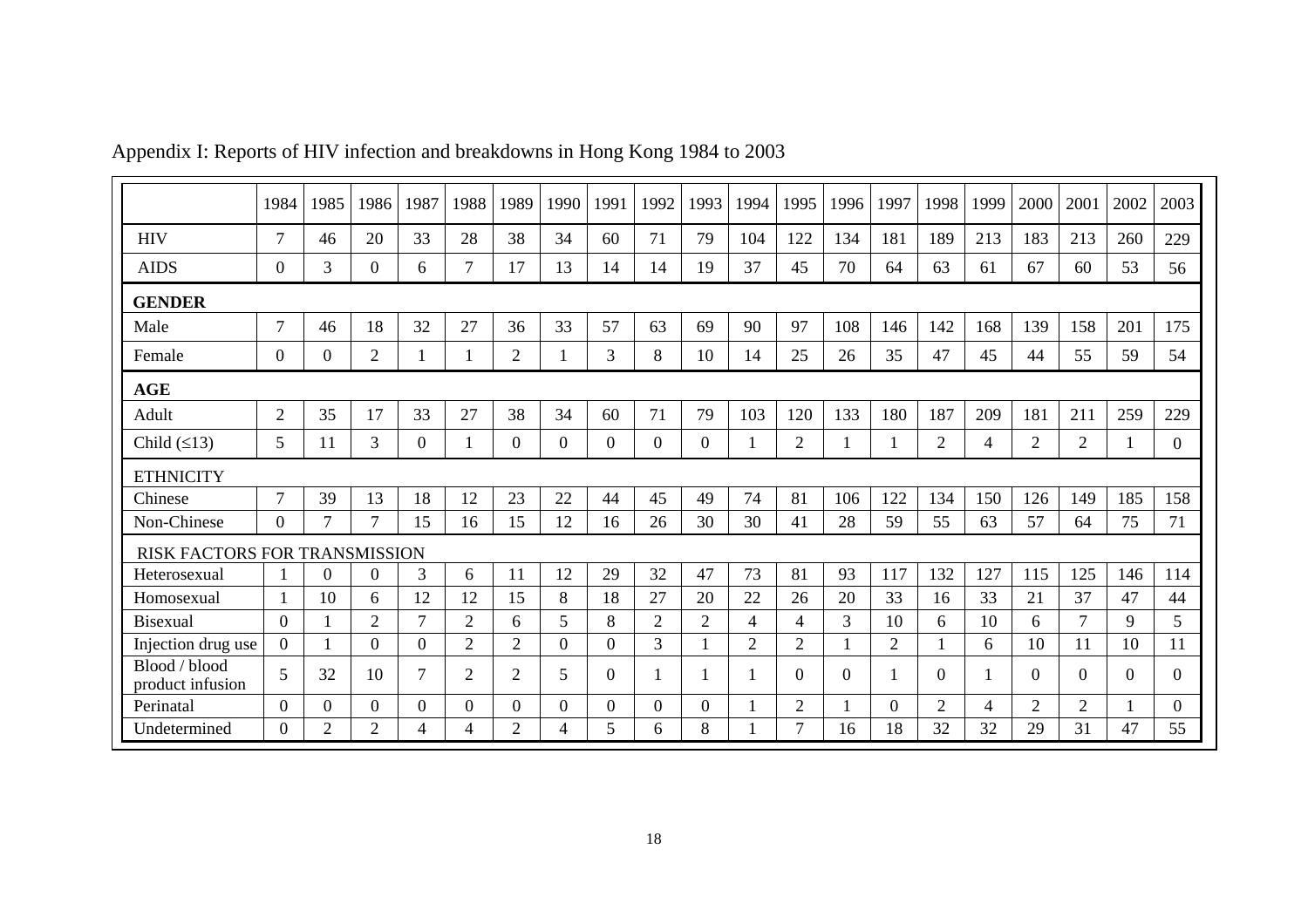| No. | <b>Title:</b>                                                                  | Year | Category     |
|-----|--------------------------------------------------------------------------------|------|--------------|
| 33. | Love Under The Sun (II)                                                        | 2003 | A            |
| 32. | Love Under The Sun (I)                                                         | 2003 | G            |
| 31. | Live and let live                                                              | 2002 | A            |
| 30. | Harm Reduction - Measure Cup                                                   | 2002 | I            |
| 29. | Be a Responsible Man. Prevent AIDS and<br><b>Sexually Transmitted Diseases</b> | 2001 | S            |
| 28. | Sharing needle 2000                                                            | 2000 | I            |
| 27. | Be a Responsible Man Use a Condom                                              | 1998 | S            |
| 26. | Appeal by Gray Ngan                                                            | 1996 | G            |
| 25. | Appeal by Li Pik Sum                                                           | 1996 | A            |
| 24. | Appeal by Hung Chiu Fung                                                       | 1996 | S            |
| 23. | Appeal by Paul Tse                                                             | 1996 | $\mathbf{A}$ |
| 22. | Appeal by Pamela Pak                                                           | 1996 | S            |
| 21. | The story of J.J.                                                              | 1995 | A            |
| 20. | Talk About AIDS (Mouth)                                                        | 1994 | G            |
| 19. | Three Women (Salon)                                                            | 1994 | W            |
| 18. | Girl                                                                           | 1993 | $\mathbf Y$  |
| 17. | Husband                                                                        | 1993 | G            |
| 16. | <b>Women Protection</b>                                                        | 1992 | W            |
| 15. | The use of Condom                                                              | 1992 | S            |
| 14. | Stuntman                                                                       | 1992 | S            |
| 13. | Misconception III                                                              | 1991 | G            |
| 12. | Misconception II                                                               | 1991 | G            |
| 11. | Misconception I                                                                | 1991 | G            |
| 10. | <b>AIDS &amp; Travellers</b>                                                   | 1990 | T            |

Appendix II: List of Announcements of Public Interest on HIV/AIDS 1987 - 2003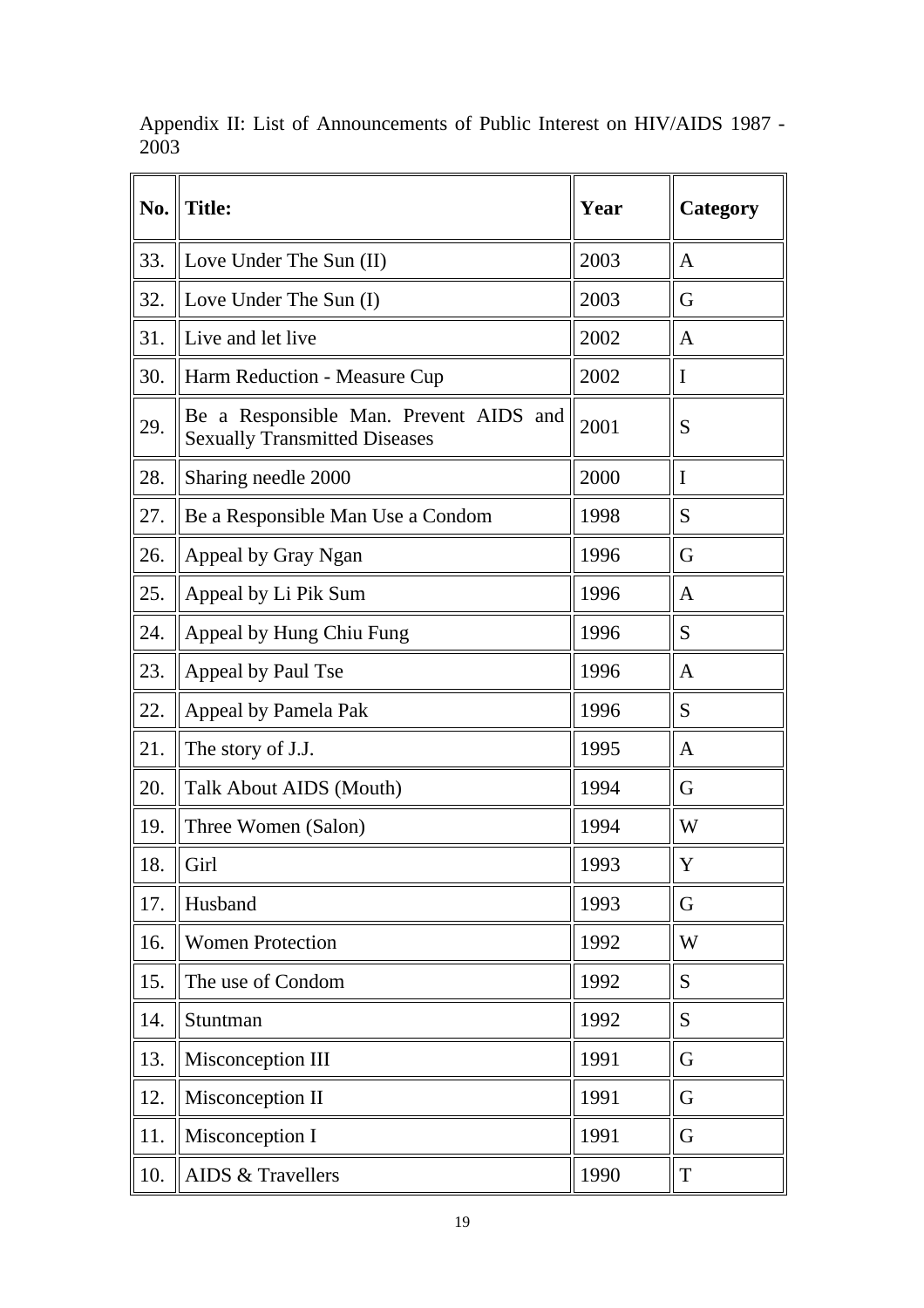| 9. | Safer Sex/Condom             | 1990 | S |
|----|------------------------------|------|---|
| 8. | <b>Sharing Needle</b>        | 1989 |   |
| 7. | Homosexual                   | 1988 | S |
| 6. | Infection of Ordinary People | 1988 | S |
| 5. | Youth & Prostitution         | 1988 | Y |
| 4. | Prevention-High Risk Group   | 1987 | S |
| 3. | High Risk Group              | 1987 | G |
| 2. | Condom                       | 1987 | S |
| 1. | Pyramid                      | 1987 | S |

#### Abbreviations

| Category                   | Code |
|----------------------------|------|
| Promotion of acceptance    | A    |
| <b>General Awareness</b>   | G    |
| Sexual transmission of HIV | S    |
| <b>Injection Drug Use</b>  | T    |
| Women                      | W    |
| Youth                      | Y    |
| Traveller                  | T    |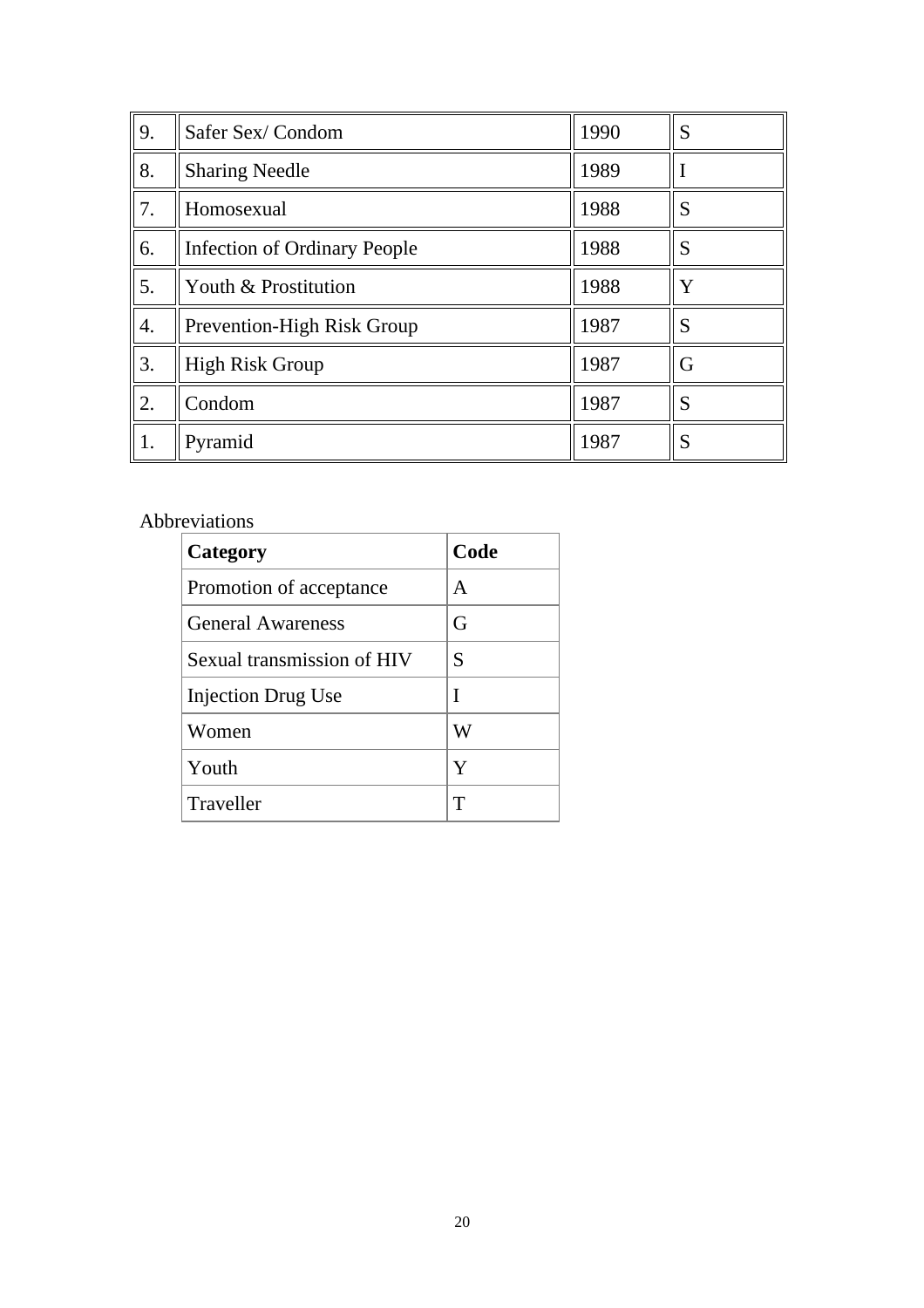| Year | Telephone counselling | Calls<br>for             | Number of HIV |  |  |
|------|-----------------------|--------------------------|---------------|--|--|
|      |                       | recorded                 |               |  |  |
|      |                       | messages                 |               |  |  |
| 1985 | 129                   |                          | 38            |  |  |
| 1986 | 1921                  |                          | 326           |  |  |
| 1987 | 14456                 |                          | 1678          |  |  |
| 1988 | 14312                 | $\overline{\phantom{a}}$ | 1423          |  |  |
| 1989 | 10403                 |                          | 1035          |  |  |
| 1990 | 10576                 |                          | 897           |  |  |
| 1991 | 10686                 |                          | 1006          |  |  |
| 1992 | 12826                 |                          | 1223          |  |  |
| 1993 | 12432                 | 149630                   | 1159          |  |  |
| 1994 | 10511                 | 187813                   | 980           |  |  |
| 1995 | 11665                 | 128864                   | 1355          |  |  |
| 1996 | 11428                 | 114476                   | 1332          |  |  |
| 1997 | 9680                  | 87344                    | 1101          |  |  |
| 1998 | 10053                 | 77621                    | 1301          |  |  |
| 1999 | 8721                  | 67694                    | 1345          |  |  |
| 2000 | 9674                  | 59447                    | 1347          |  |  |
| 2001 | 12121                 | 70400                    | 1695          |  |  |
| 2002 | 12069                 | 59695                    | 1592          |  |  |
| 2003 | 7935                  | 41268                    | 1283          |  |  |

Appendix III: Statistics on AIDS Hotline, Voluntary Counselling and HIV Testing 1985 to 2003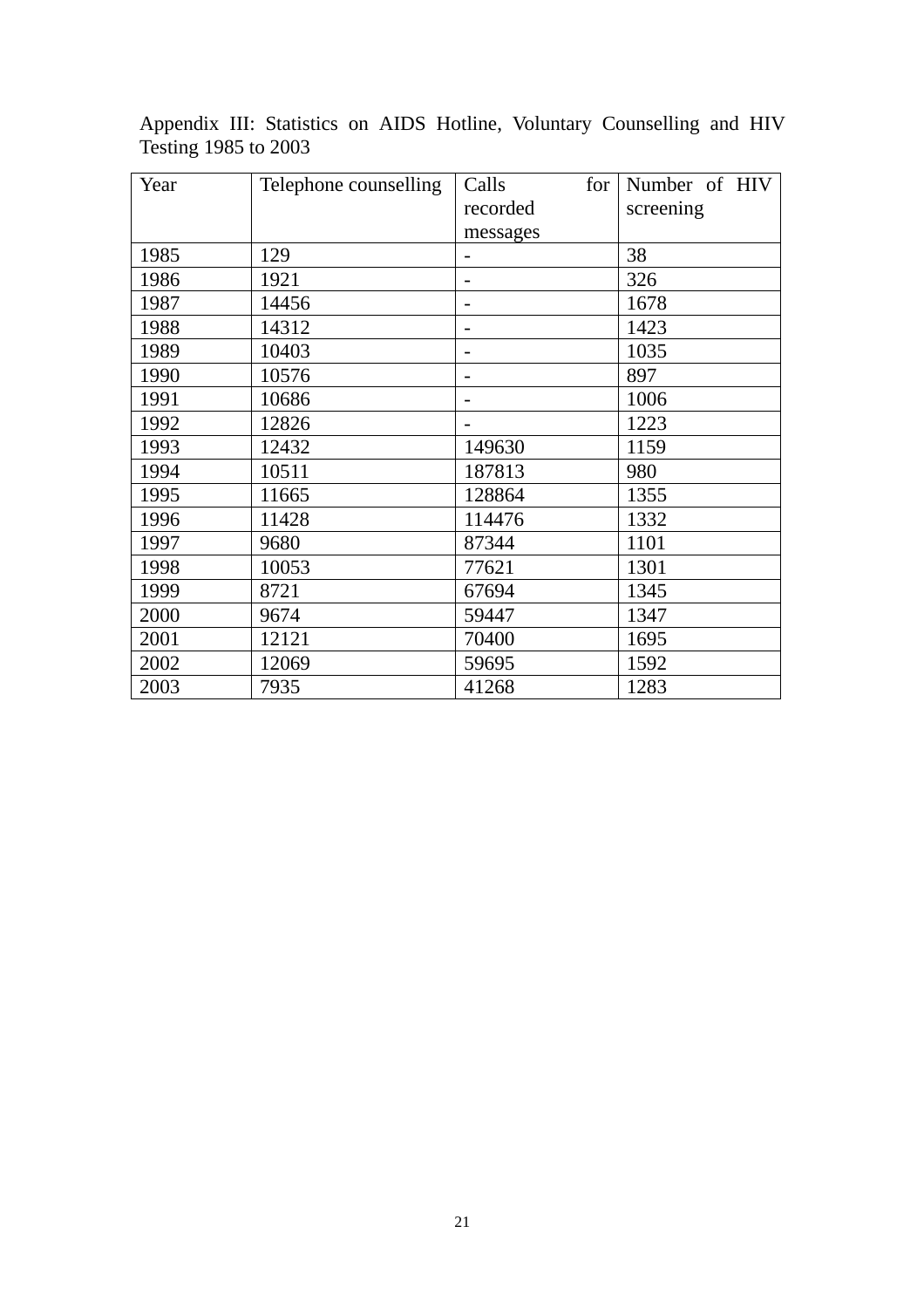Appendix IV: Statistics on Laboratory HIV Tests performed in the Public Service 1997 - 2003

| LABORATORIES* |              | 1997   | 1998   | 1999   | 2000   | 2001   | 2002   | 2003   |
|---------------|--------------|--------|--------|--------|--------|--------|--------|--------|
| DH            | No. of Tests | 46,055 | 54,230 | 60,259 | 60,863 | 69,387 | 89,665 | 77,397 |
|               | Positive     | 139    | 171    | 180    | 160    | 180    | 219    | 200    |
|               |              |        |        |        |        |        |        |        |
| <b>PWH</b>    | No. of Tests | 1,896  | 2,014  | 2,043  | 1,974  | 2,846  | 3,474  | 3,159  |
|               | Positive     | 11     | 15     | 8      | 4      | 7      | 5      | 6      |
|               |              |        |        |        |        |        |        |        |
| <b>QEH</b>    | No. of Tests | 1,815  | 2,245  | 2,187  | 2,414  | 2,761  | 3,105  | 3,085  |
|               | Positive     | 32     | 38     | 50     | 37     | 47     | 67     | 52     |
|               |              |        |        |        |        |        |        |        |
| Total         | No. of Tests | 49,766 | 58,489 | 64,489 | 65,251 | 74,994 | 96,244 | 83,641 |
|               | Positive     | 182    | 224    | 238    | 201    | 234    | 291    | 258    |

\*The three laboratories performing confirmatory HIV tests in the public service are: Public Health Laboratory Service of centre for Health protection (DH); Microbiology Laboratory of Prince of Wales Hospital (PWH), and Virology Laboratory of Queen Elizabeth Hospital (QEH), Hospital Authority.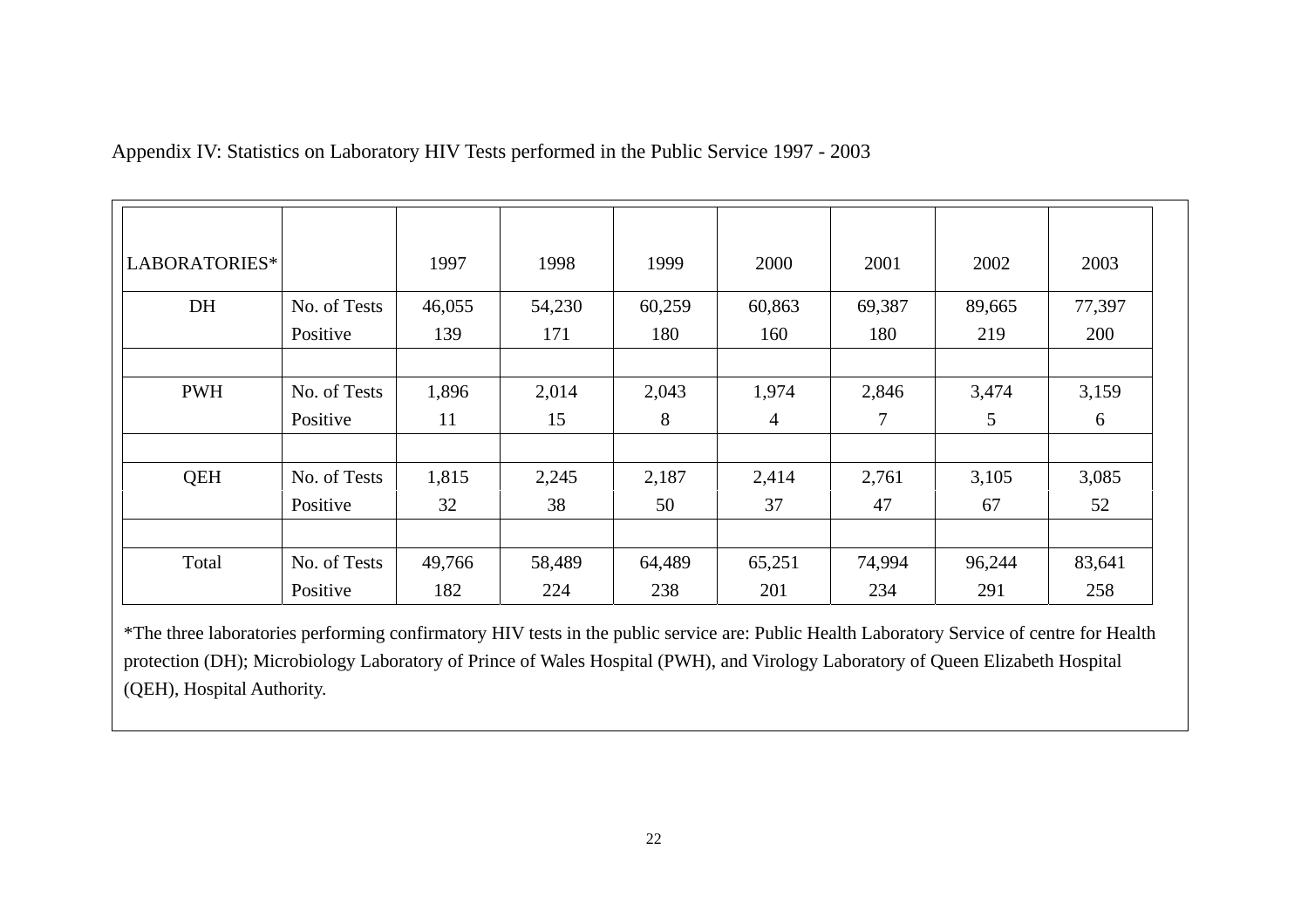Appendix V: Framework of strategy development 2002 to 2006 (from ACA. Recommended HIV/AIDS strategies for Hong Kong 2002-2006, published in May 2002)

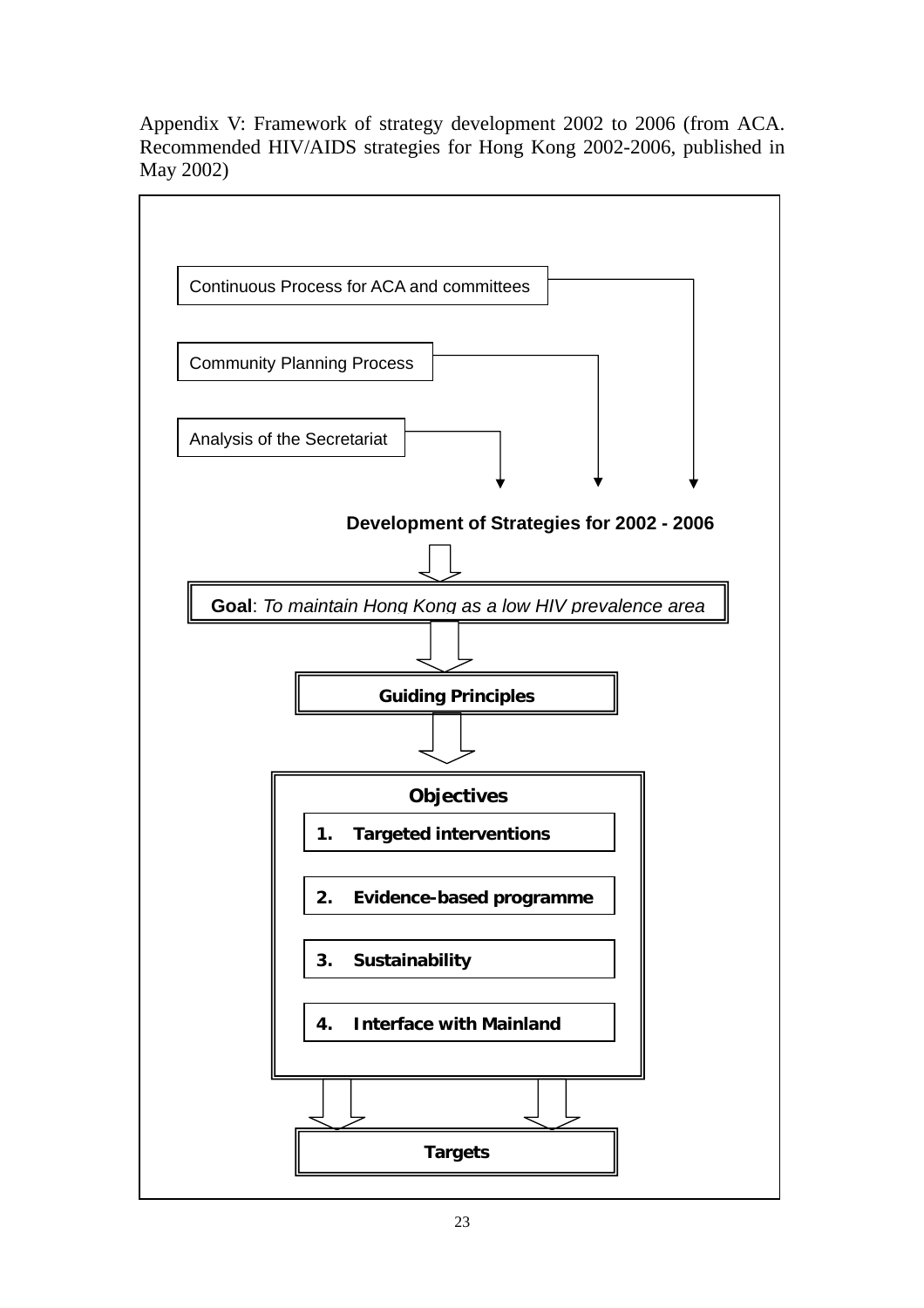Appendix VI: Guidelines and practices recommended by the Advisory Council on AIDS and its Committee, and the Department of Health.

| <b>GUIDELINES</b>                                                                                                                                                | <b>PUBLISHED BY</b>                                                                                    | <b>YEAR</b> |
|------------------------------------------------------------------------------------------------------------------------------------------------------------------|--------------------------------------------------------------------------------------------------------|-------------|
| Ethical Principles Regarding the Use of<br>Assisted Reproduction in HIV Infected CPA<br>Individuals                                                              |                                                                                                        | 2004        |
| Recommended principles on the application<br>of the HIV antibody rapid test in Hong Kong                                                                         | <b>SCA</b>                                                                                             | 2003        |
| Recommendations on the Management and $\parallel$<br>Postexposure Prophylaxis of Needlestick<br>Injury or Mucosal Contact to HBV, HCV and<br>$HIV*$              | <b>SCA &amp; DH</b><br>Scientific Working<br>Group on<br>Viral<br><b>Hepatitis Prevention</b>          | 2003        |
| Precautions for Handling and Disposal of<br>Dead Bodies *                                                                                                        | DH, HA, Food and<br>Environmental<br>Hygiene<br>Department                                             | 2002        |
| Recommendations on the Management of<br>HIV Infection in Infants and Children *                                                                                  | <b>SCA</b>                                                                                             | 2002        |
| Recommendations on the Treatment of Latent<br>TB infection in HIV-positive Persons in Hong<br>Kong                                                               | <b>SCA</b>                                                                                             | 2002        |
| Recommended Clinical Guidelines on the<br>Prevention of Perinatal HIV Transmission                                                                               | <b>SCA</b>                                                                                             | 2001        |
| Guidelines on the prevention of of bloodborne<br>diseases in schools *                                                                                           | DH and Education<br>Department                                                                         | 2001        |
| Principles<br>of<br>Statement on<br>Consensus<br>Antiretroviral Therapy for HIV Infection in SCA<br>Hong Kong                                                    |                                                                                                        | 1998        |
| Procedure for Management of Needle stick SCA<br>Injury or Mucosal Contact with Blood or<br>Body Fluids - General Guidelines<br>Hepatitis B, C and HIV Prevention | $\&$<br>DH<br>Scientific<br>Working<br>for $\vert$ Group<br>Viral<br>on<br><b>Hepatitis Prevention</b> | 1997        |
| <b>Statement</b><br>Antiretroviral<br>Consensus<br><sub>on</sub><br>Therapy for HIV Infection in Hong Kong                                                       | <b>SCA</b>                                                                                             | 1997        |
| Prevention of Transmission of HIV in Health<br><b>Care Settings Guidelines and Practices</b>                                                                     | <b>SCA</b>                                                                                             | 1995        |